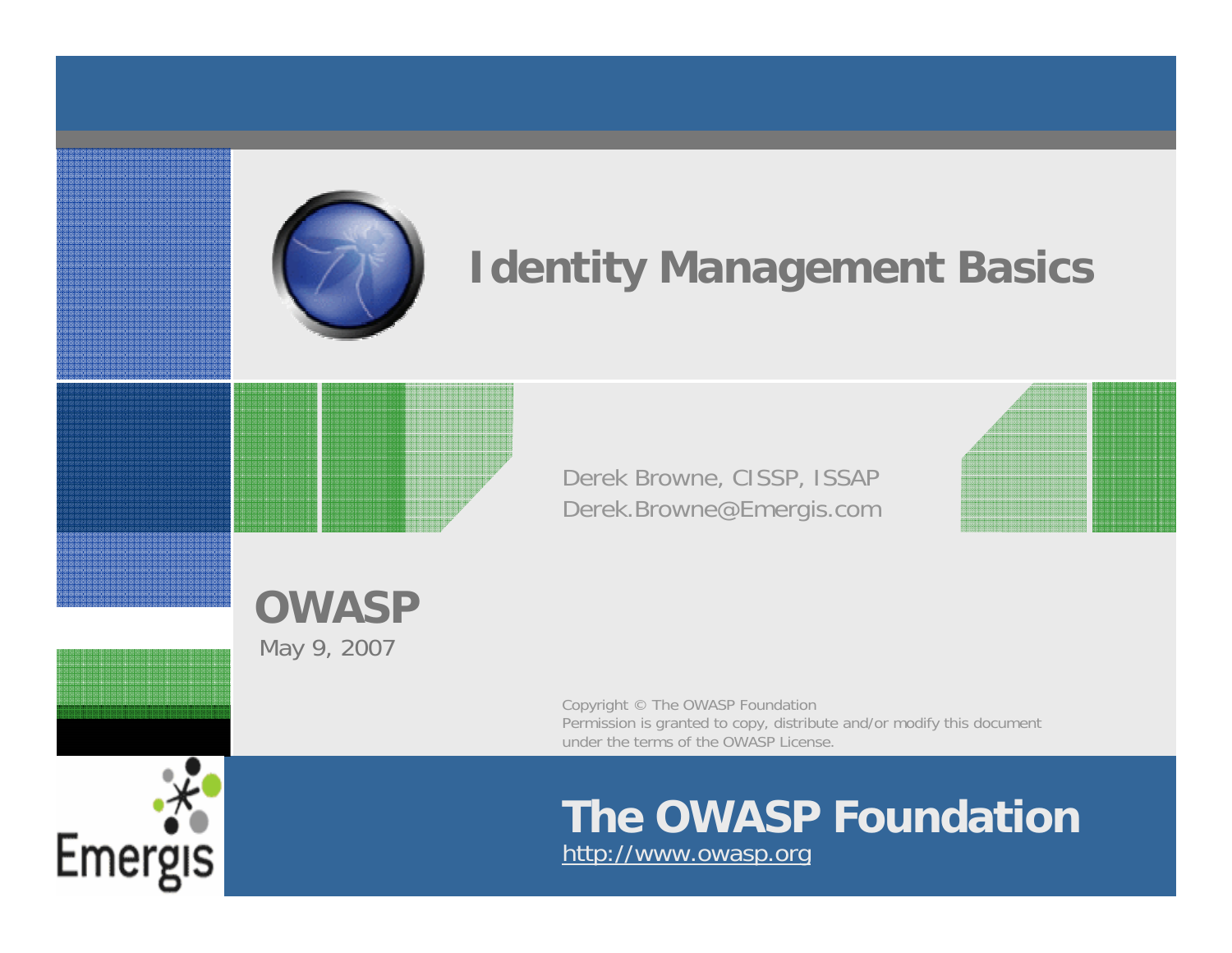# **Agenda**

### **1. Identity Management Overview**

- 2. Concepts
- 3. Approach to Identity & Access Management
- 4. Example Scenarios
- 5. Product Demonstrations**…hopefully…**

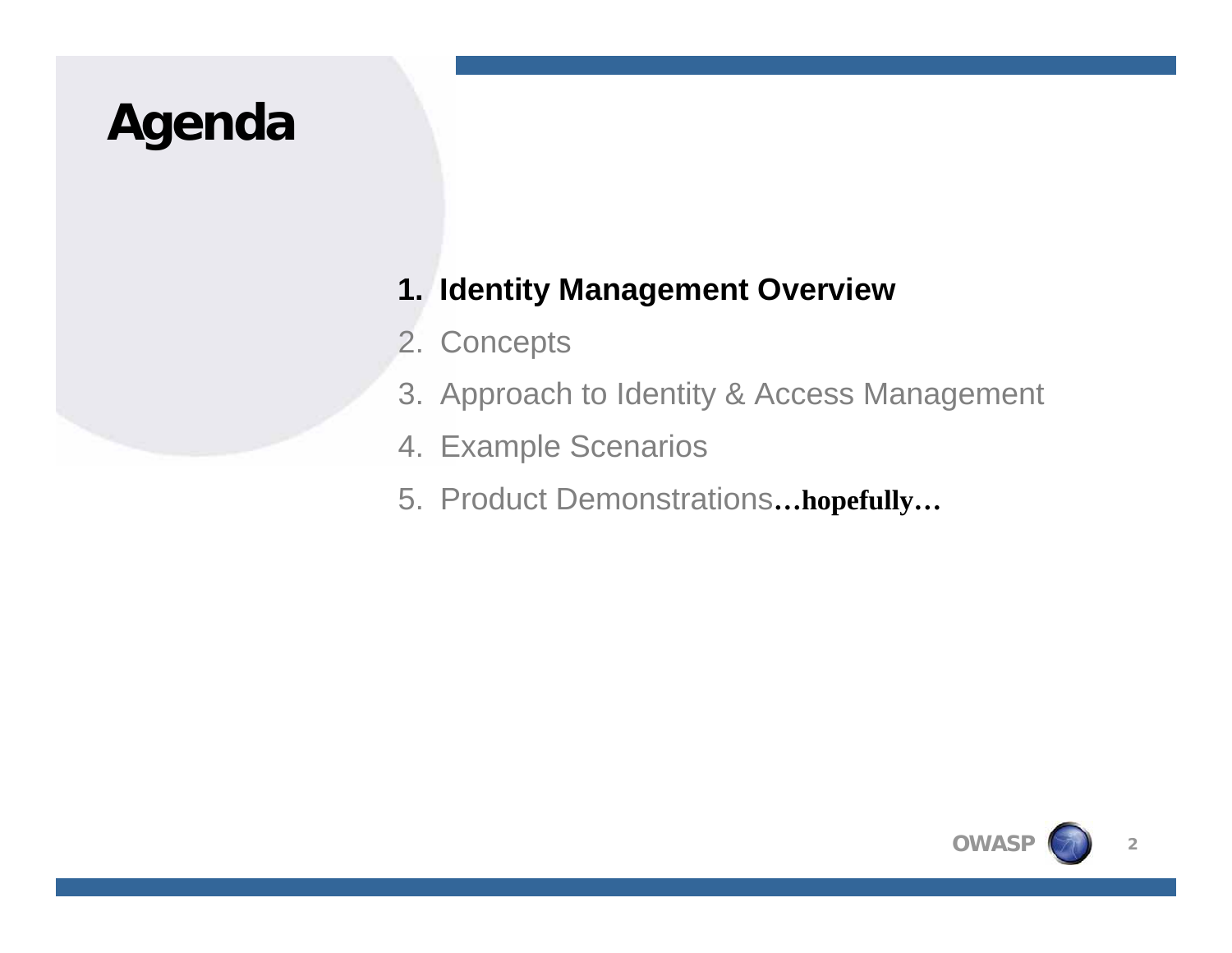# **Identity Management Flavours**

- $\mathcal{L}_{\mathcal{A}}$ **Single Sign On is a goal … not a product**
- $\overline{\phantom{a}}$ **Web application integration -- Web SSO**
- ×. **Enterprise SSO (eSSO) involves corporate desktop application**
	- **Some use a server -- TSE, tn3270/5250, SAP, Oracle forms, etc**
	- **Some authenticate locally -- acrobat protected files**
- $\mathcal{L}_{\mathcal{A}}$  **IdM is different than Access Management**
	- $\mathcal{L}_{\mathcal{A}}$ **One involves who you are and how that is recorded**
	- **The other involved the policies around how you access resources**
- $\mathcal{L}_{\mathcal{A}}$  **Federation of identities across multiple jurisdictions** 
	- $\mathcal{L}_{\mathcal{A}}$ **SAML, SXIP, Identity 2.0, OASIS**
	- **Passport (HAHA), Kerberos, Liberty**

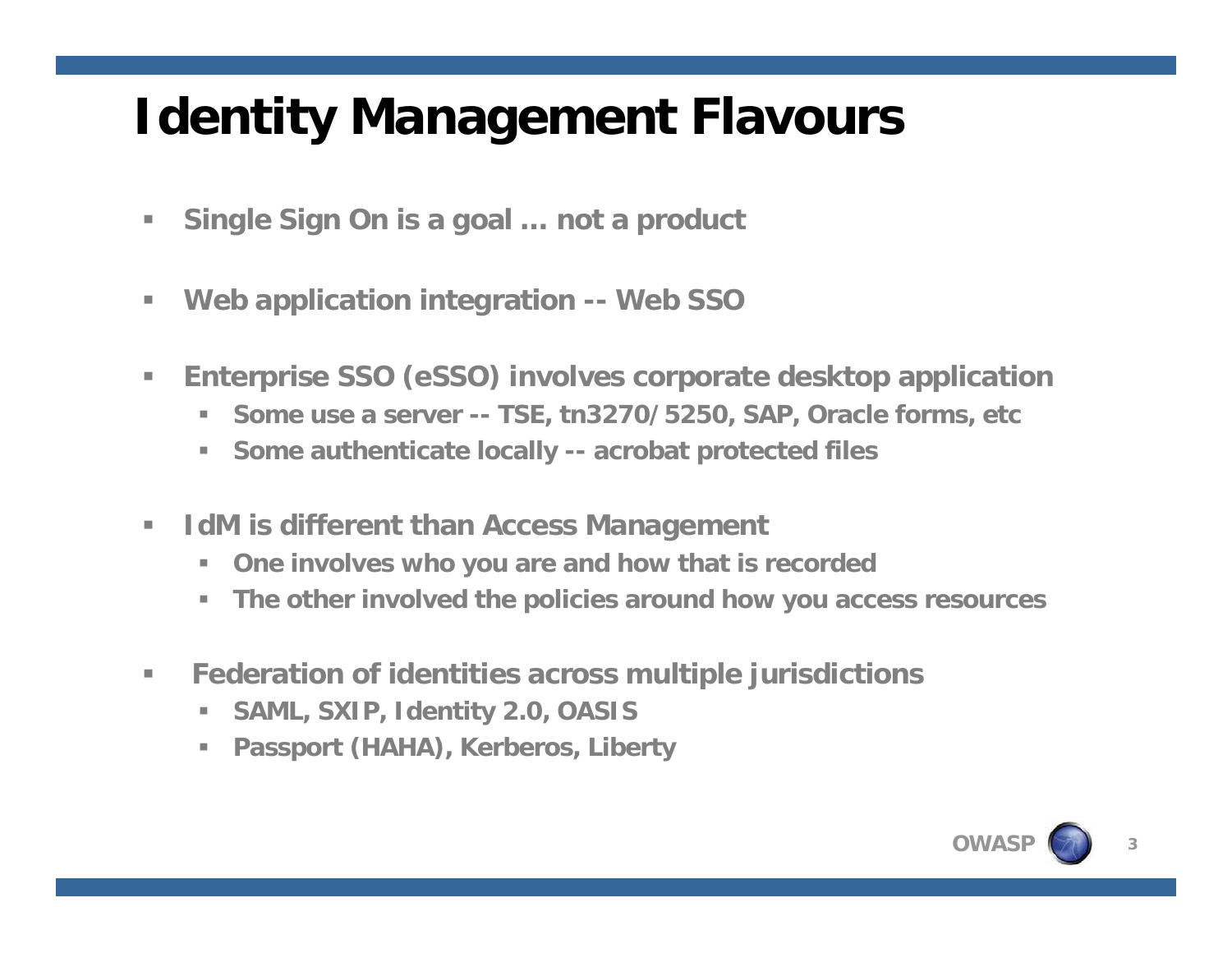# **Identity Management Overview**

### **Defined:**

- ш **Central infrastructure to manage users, roles, and access to resources**
- $\mathcal{L}_{\mathcal{A}}$ **Concept of "identity" contains all user attributes**
- $\mathbb{R}^n$  **Provisioning capabilities**
	- $\mathbb{R}^n$ **Technology ( connectors )**
	- $\mathbb{R}^n$ **Approvals Workflow Management**

### **Features:**

- $\overline{\phantom{a}}$ **Identity provisioning among integrated directories**
- m. **Self-registration and management**
- $\mathbb{R}^n$ **Delegation of approvals and workflows**
- $\mathbf{u}$ **Password reset capability**

### **Benefits:**

- **In Meet regulatory & audit requirements around controlled access to resources**
- $\mathbf{u}$  **Save costs through efficient workflows for provisioning and approval**
- **OWASP** $\blacksquare$ **Asset (business) owners in control, rather than technology group**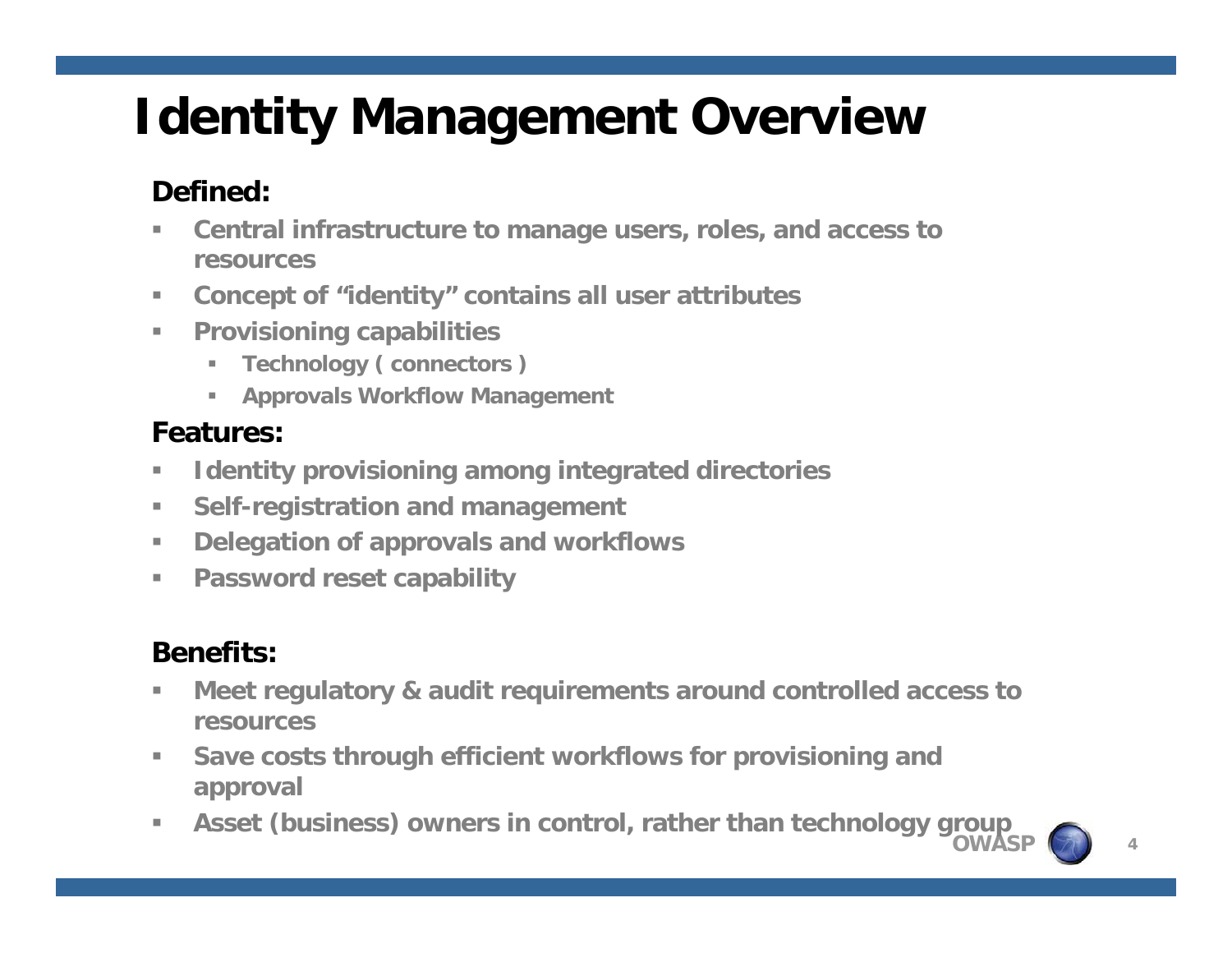# **Identity Management Integration**

### **Integrates with:**

- $\blacksquare$ **Enterprise single-sign-on (and related strong authentication)**
- $\mathbb{R}^n$ **Access Management systems**
- $\mathcal{L}_{\mathcal{A}}$ **Role Engineering / Management systems**

### **Integration Risks:**

- $\overline{\phantom{a}}$  **Focus on technology may distract from importance of roles and processes**
- $\mathbb{R}^n$  **Too many roles (or exceptions) may result if access modeling and identity modeling are not well-planned**
- $\mathbb{R}^n$ **Benefits may not be realized quickly if project scope is not managed**
- $\mathcal{L}_{\mathcal{A}}$  **Not respecting impact on business and applications may have adverse effects on buy-in and acceptance**
- $\mathcal{L}_{\mathcal{A}}$  **Ineffective processes and workflows may prevent cost savings from being realized**
- m. **Lack of proper knowledge transfer results in a system that the organization cannot effectively manage**

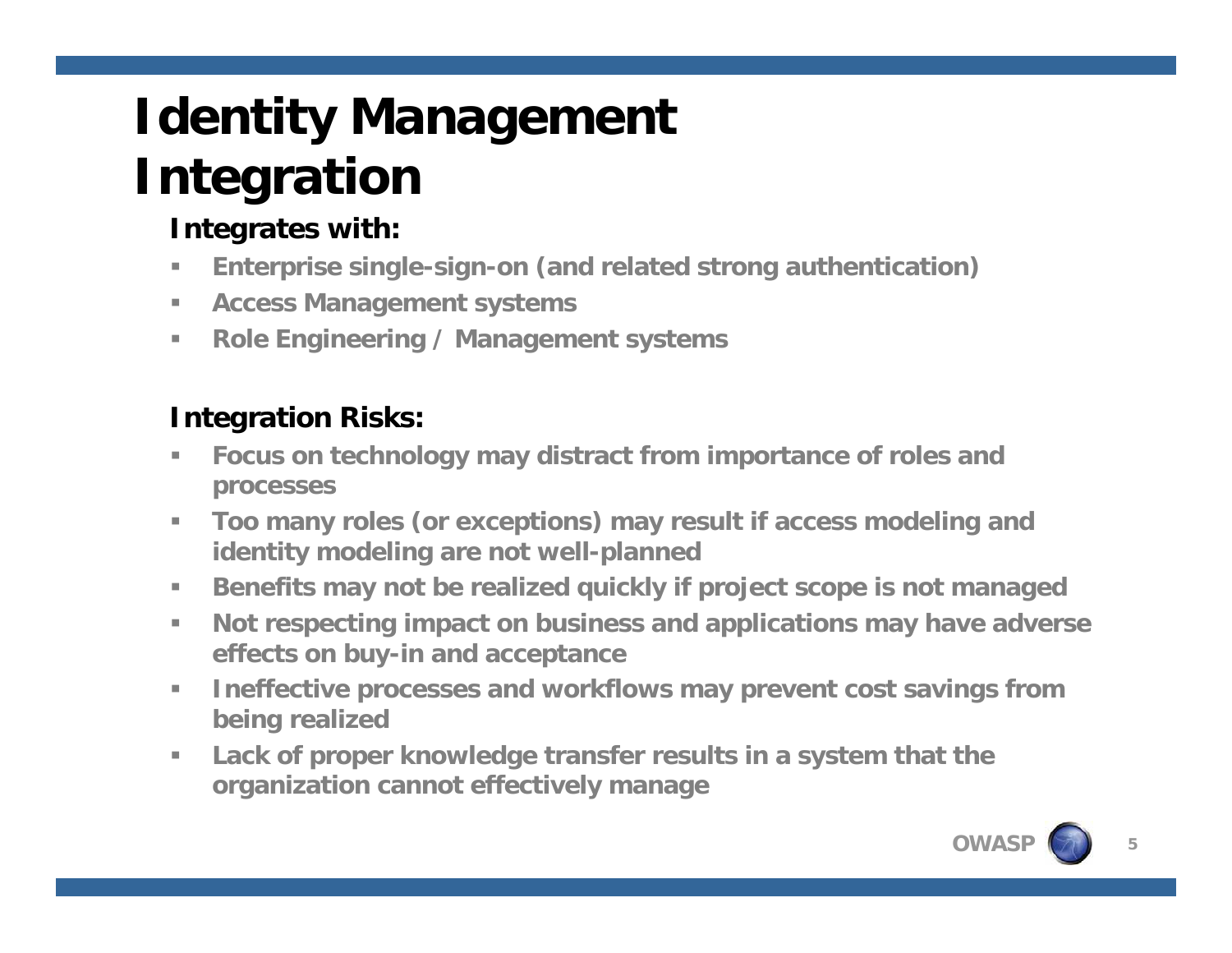# **Identity & Access Management Methodology**

- **1. Inventory: gather information about users, access requirements, and applications & data**
- **2. Create: future state roadmap, associating user groups with access controls, and designing operational support and workflow processes**
- **3. Deploy: begin assigning access to systems and data using new processes and workflows**
- **4. Optimize: deploy automated and delegated processes only after steady state has been achieved**
- **5. Report: leverage investment to satisfy reporting requirements for legislation and internal controls**



**OWASP75 percent of deployment effort will be spent on people & process**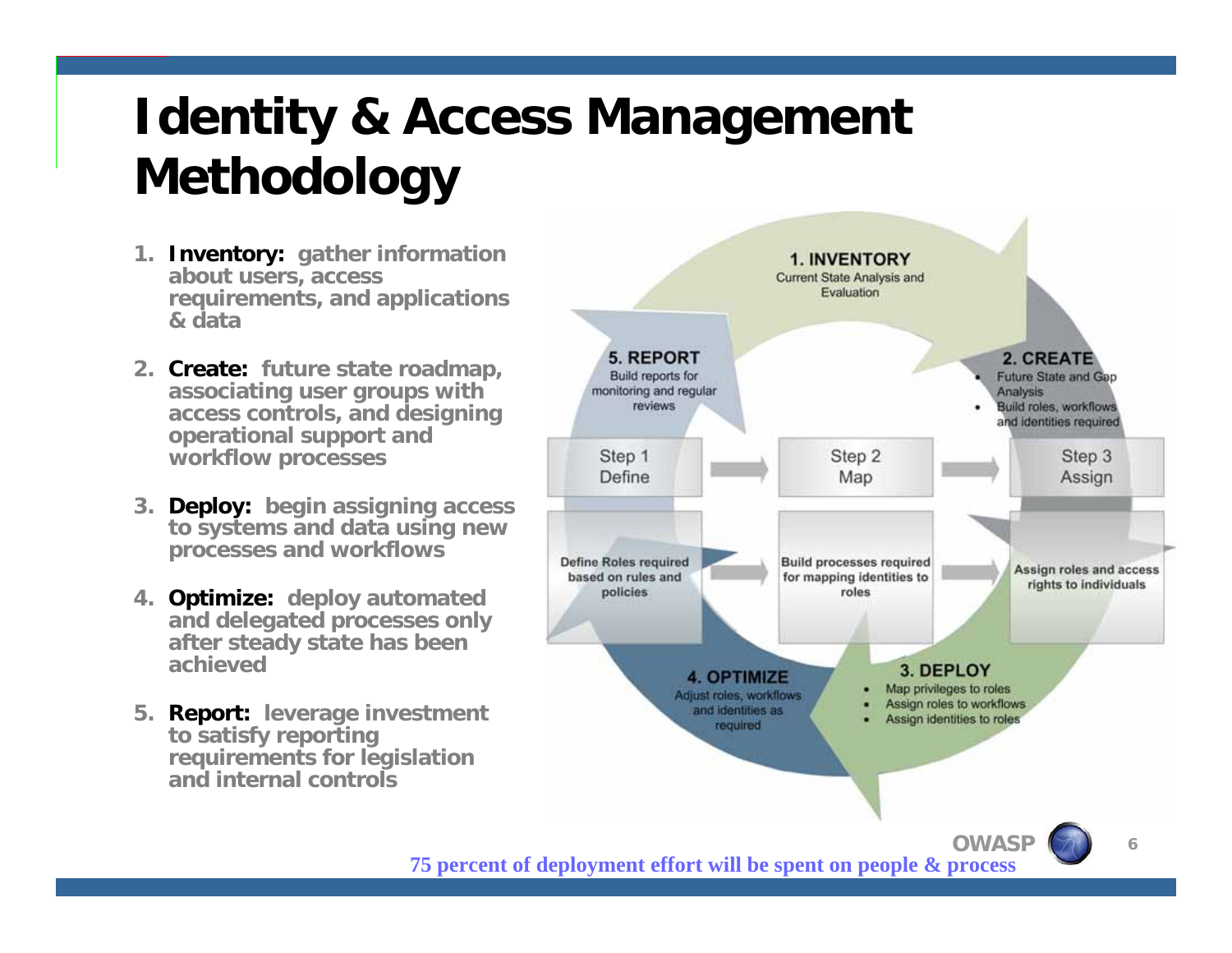# **Agenda**

1. Identity Management Overview

### **2. Concepts**

- 3. Approach to Identity & Access Management
- 4. Example Scenarios
- 5. Product Demonstrations

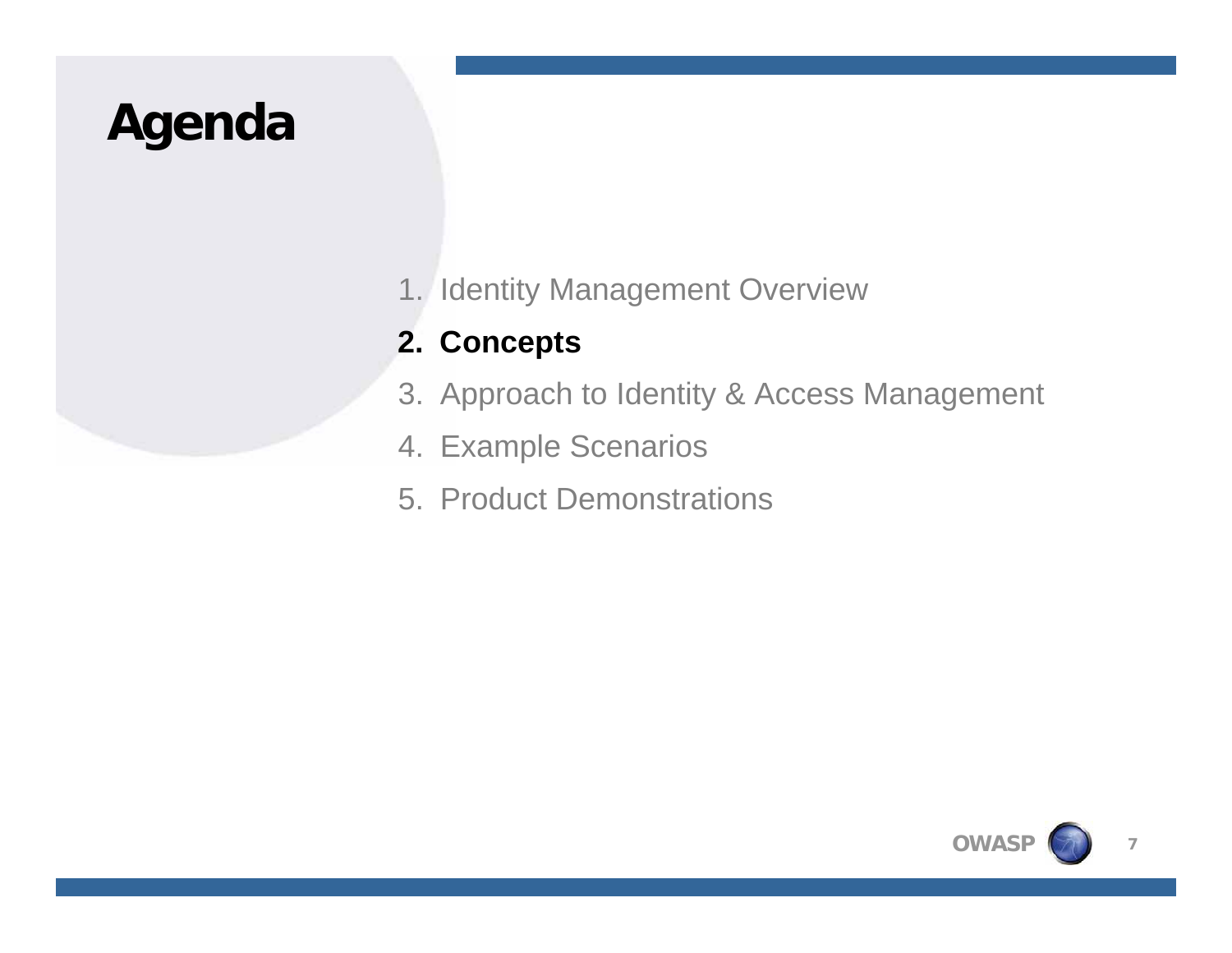# **Identity & Access Management Basics**

### **Access Management**

- $\overline{\phantom{a}}$  **Access to data or applications is defined by**
	- $\mathbb{R}^n$ Business policies (segregation of duties)
	- $\mathcal{L}_{\mathcal{A}}$ Security policies
	- Industry regulations and customer requirements
- $\mathcal{L}_{\mathcal{A}}$  **Access permissions are mapped to roles and rules to be used when managing identities**

### **Identity Management**

- ×. **Map roles and rules to specific users to allow appropriate access**
- n. **Process to manage and track access to systems and data ist to facilitate** 
	- n. Provisioning
	- п. **Workflow**
	- $\blacksquare$ Auditability

### **Single Sign-on & Strong Authentication**

г **Single sign-on allows access to all resources – strong authentication is required**

**the mapping and ongoing management of roles & identities**

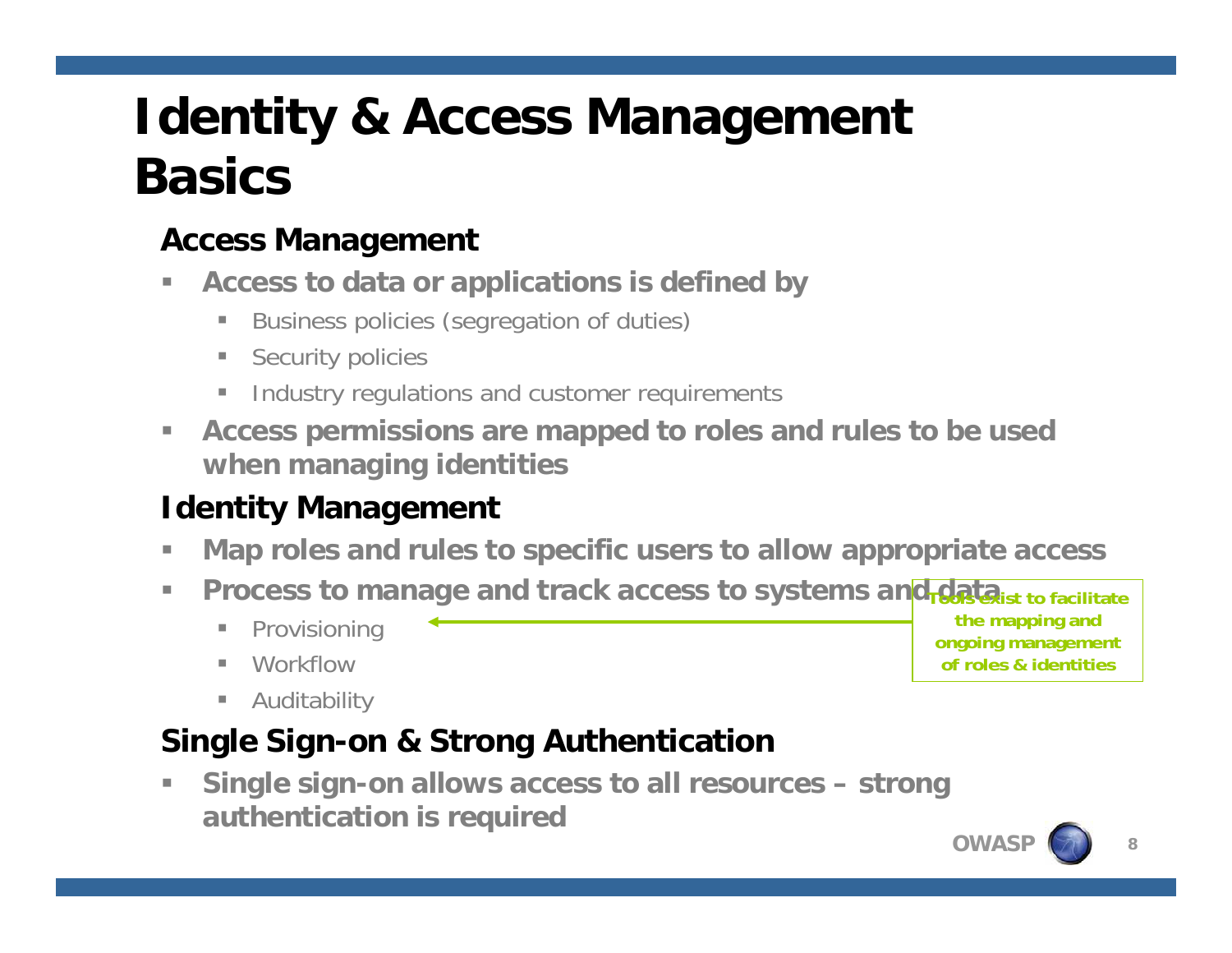# **Identity & Access Management Systems**

- **1. User connects to Web server**
- **2. Web server has a connectoror "Agent "**
	- $\mathbb{R}^2$ An interface to the Access Manager
	- $\mathbf{u}$ 'plug-ins' or APIs
- **3. Access Manager is Policy Enforcement Point: "PEP"**
	- $\mathbb{R}^n$  High-volulme system to make decisions on access requests from the Web server
	- **•** Must be high-availability
- **4. Identity Manager is the Policy Management Point: "PMP"**
	- $\mathbb{R}^n$  Central management of all identity information from various sources
	- $\mathbb{R}^n$  Able to define processes and workflows to manage, maintain, and audit access to resources.



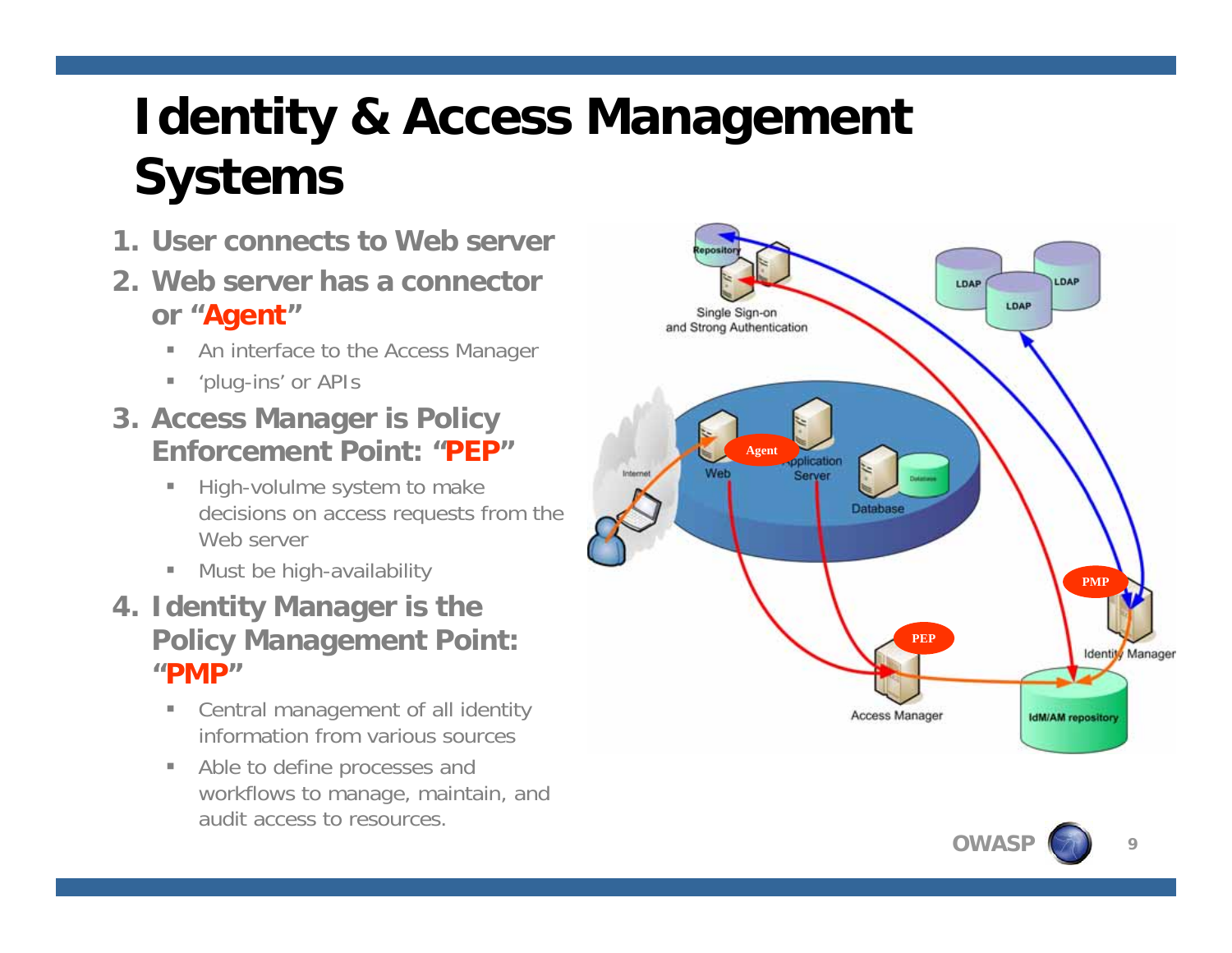# **Identity Management Framework**

- **Directory services repository is the most critical component, and is the primary data store for user-ID and profile information.**
- **Provisioning provides a rolebased approach to end-toend user lifecycle management**
- **E** Authentication -leverage **existing systems including Active Directory, Enterprise Single Sign-on, and RSA tokens.**
- **Access Management – leverage existing access manager infrastructure**



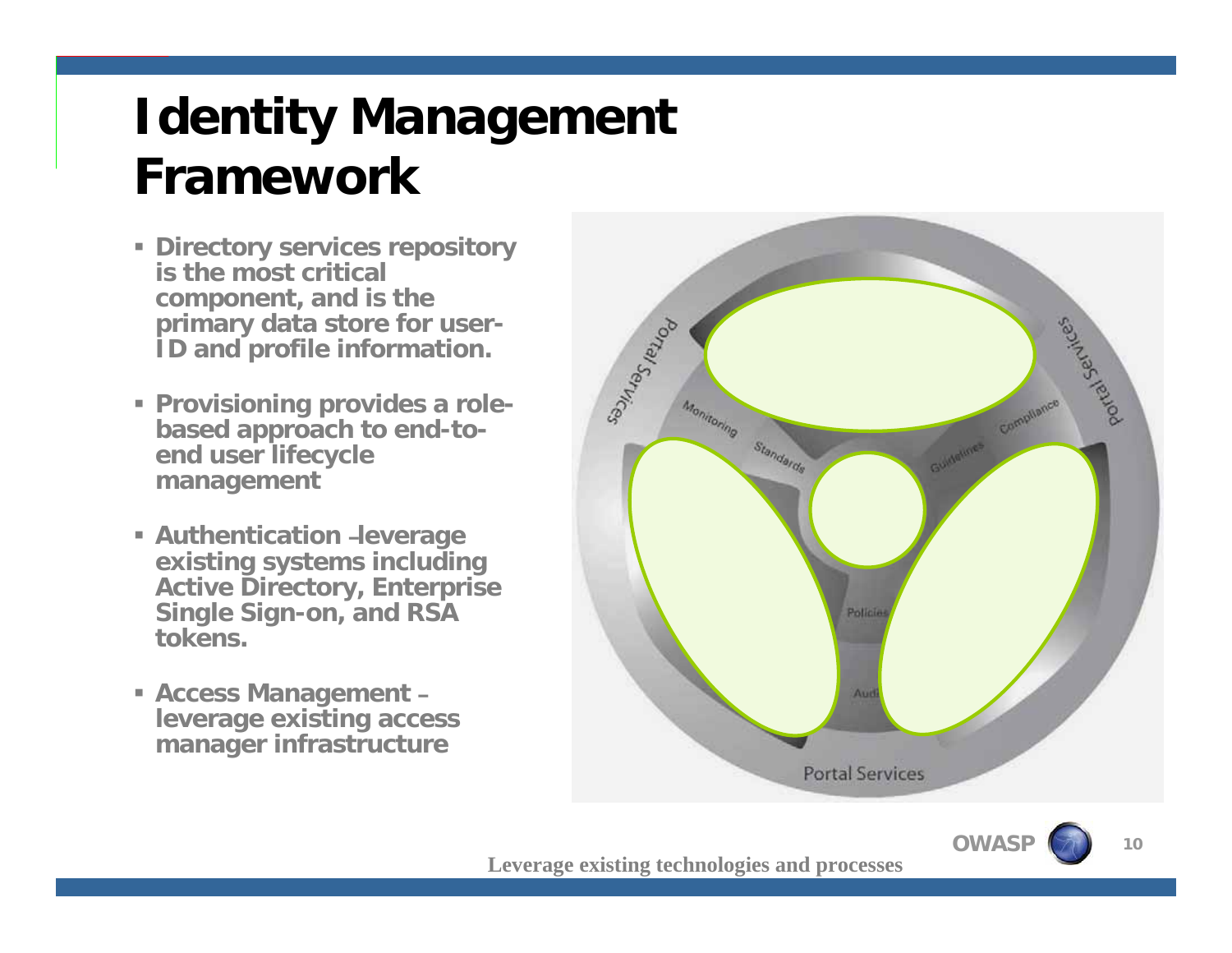## **Role Based Access Control**

i A i

**Subrut** 



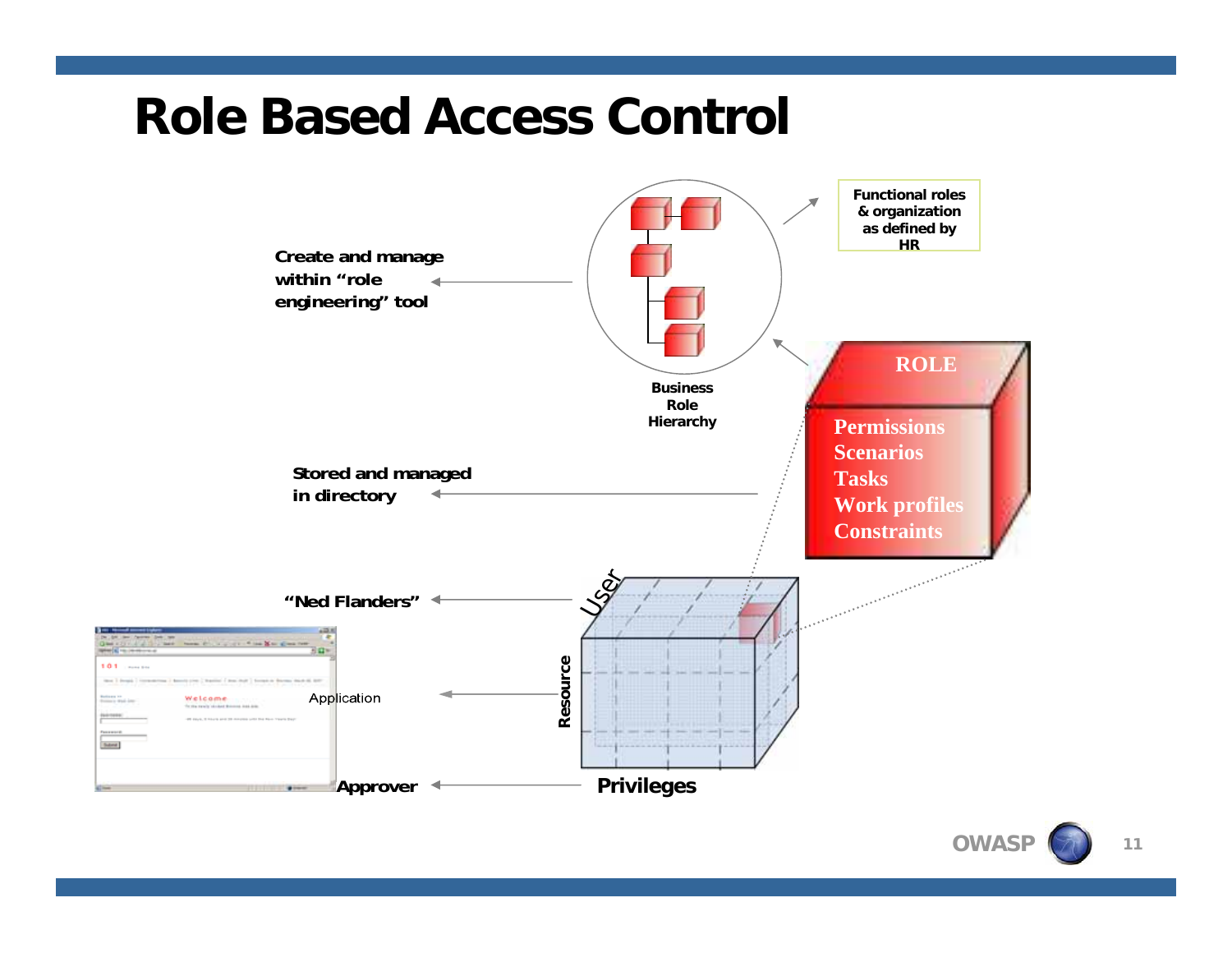# **Role Engineering – Process**

 $\blacksquare$  RBAC is widely supported and solves the Privilege management problem better than DAC or MAC, etc. but development of the Role Hierarchy is manual and utilities are few and not all are effective.

The role engineering process…

- Discovers Orphaned accounts, privileges, roles
- ▶ Merges overlapping roles
- ▶ Breaks apart overly broad roles: multiple jobs done by the same organization?
- Defines *Role* constraints that come from *permission* constraints
- Creates role hierarchies: junior roles with common bases
- …and provides the benefits of…
	- Cleanup and streamline privileges and group definitions
	- Essential for ongoing privilege management
	- Assists with & documents compliance with policies

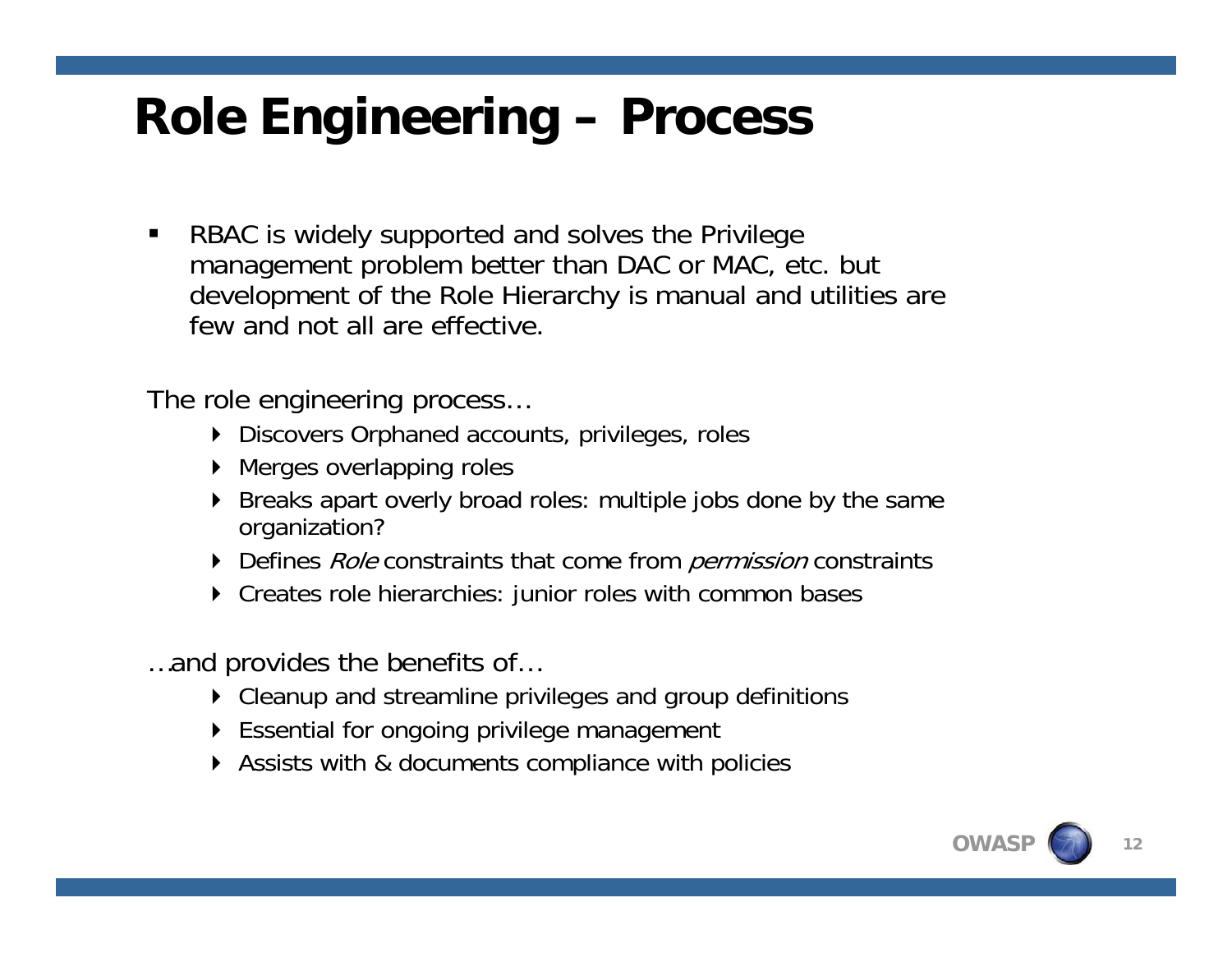# **Role Engineering – Creating Roles**

#### $\blacksquare$ **Functional Decomposition**

- $\overline{\phantom{a}}$  Matter of pulling apart the existing processes and relationships between resources and users and their jobs
- T. Understanding the interactions that constraints that exist on permissions

#### **"Scenario-Driven"**

- I. Models the usage of the system overall
- Goal is to establish RBAC from concrete Role Hierarchies



**13**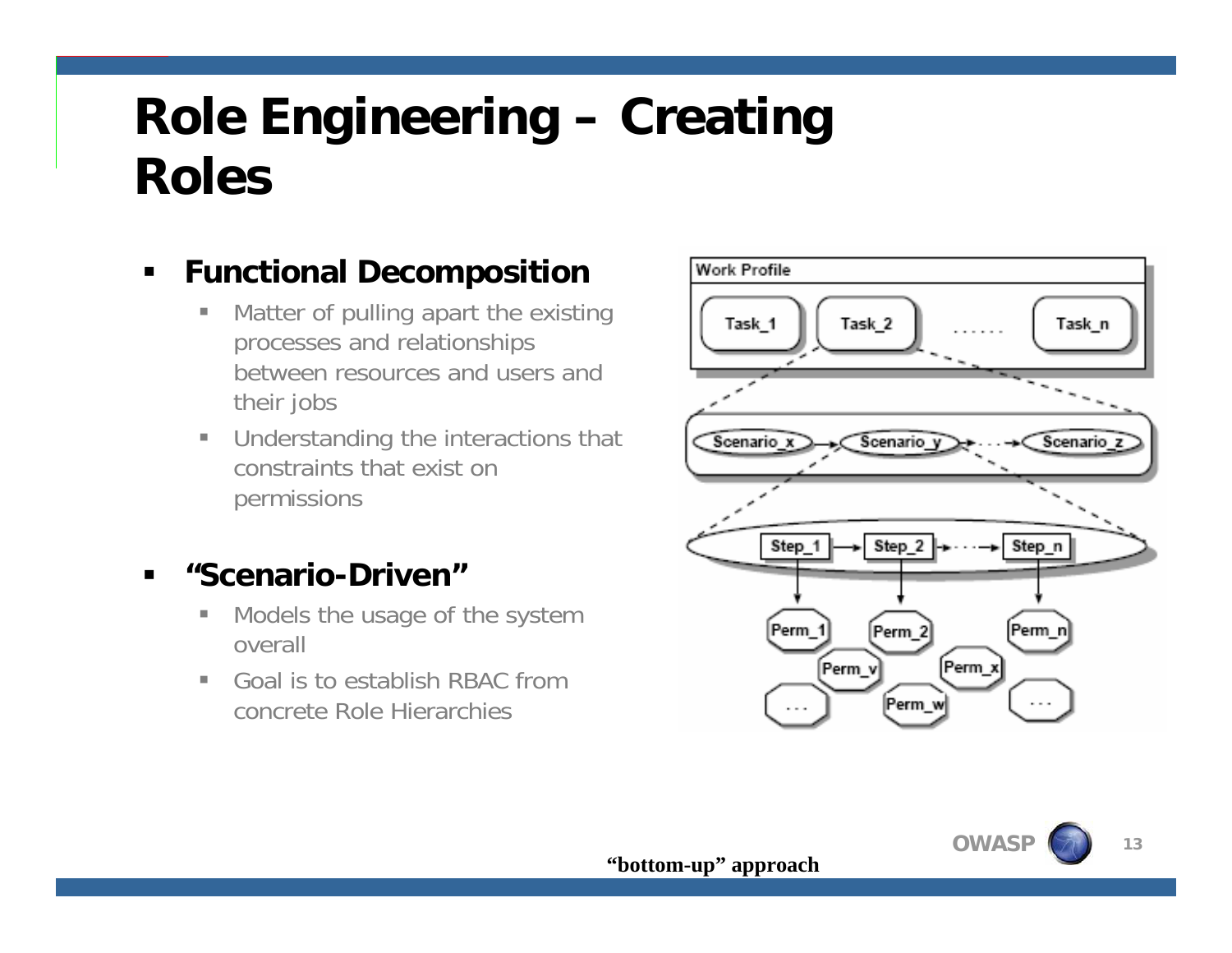# **Role Engineering – Process**

 $\blacksquare$ Each IdM tool integrates a set of features to assist

#### П Bridgestream (SmartRoles)

- г Manages dynamic approval processes based on context and relationships
- п Does this by assuming the job of managing roles…all roles
- $\blacksquare$ Defines Approval Policies to control relationships

#### $\blacksquare$ Eurekify (Sage)

- ▶ Can provide Query and Discovery functions preliminary review of privilege landscape
- ▶ Provides audit and compliance reporting on business roles

#### $\blacksquare$ xoRET

- $\blacksquare$  Initial Attempt at tool for scenario based role engineering
- $\mathcal{L}_{\mathcal{A}}$  Ultimately R.E. has so many human factors that there are key manual efforts required

**Identify & Model New Scenarios**

**Define Scenario Permissions & Constraints**

**Further Refine Scenario Model**

**Define Tasks and Work Profiles**

**Define Roles and Role Hierarchy**

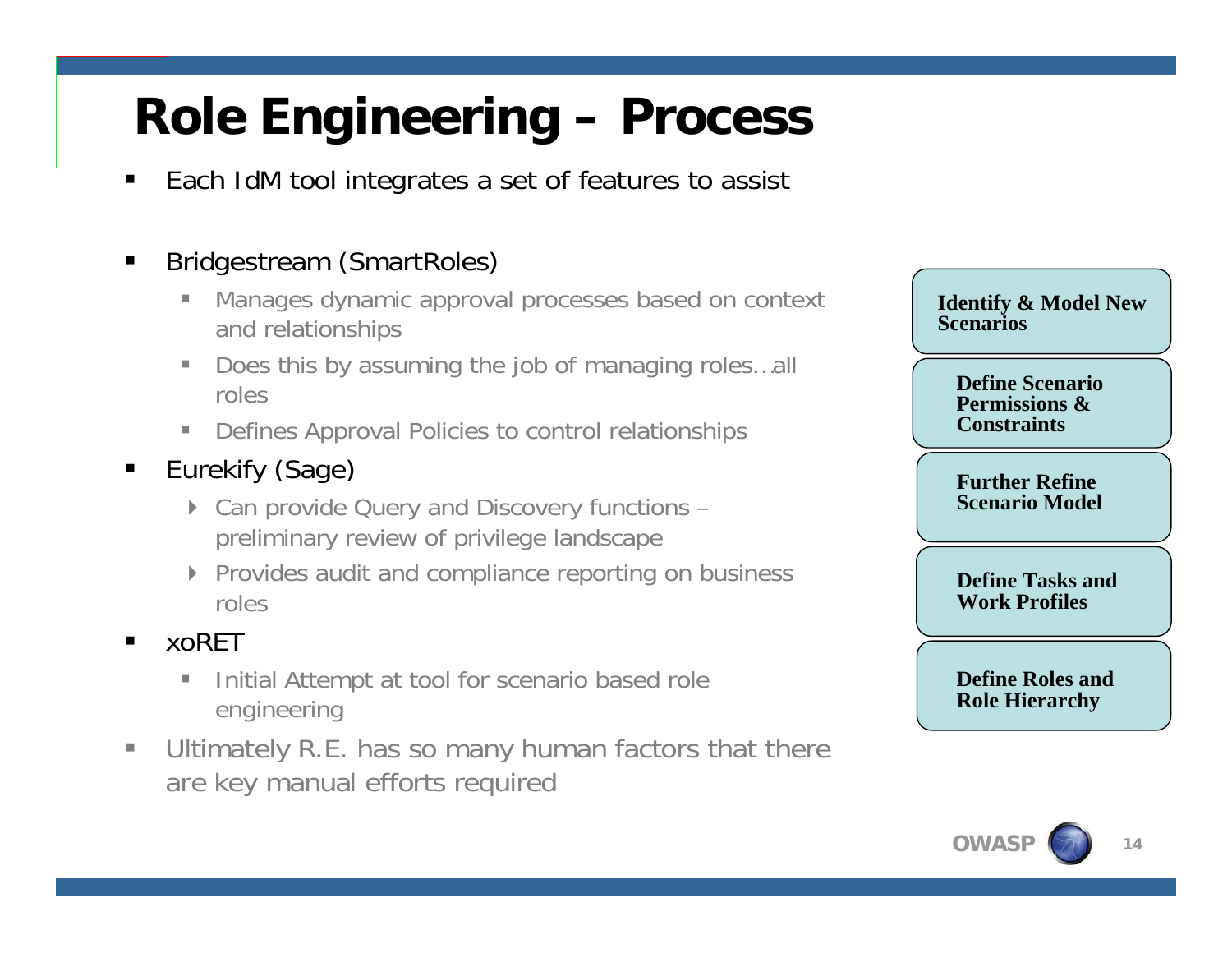## **Logging & Monitoring is Critical**

Figure 9. Use Workflow Subprocess



129998-9

Source: Gartner (July 2005)

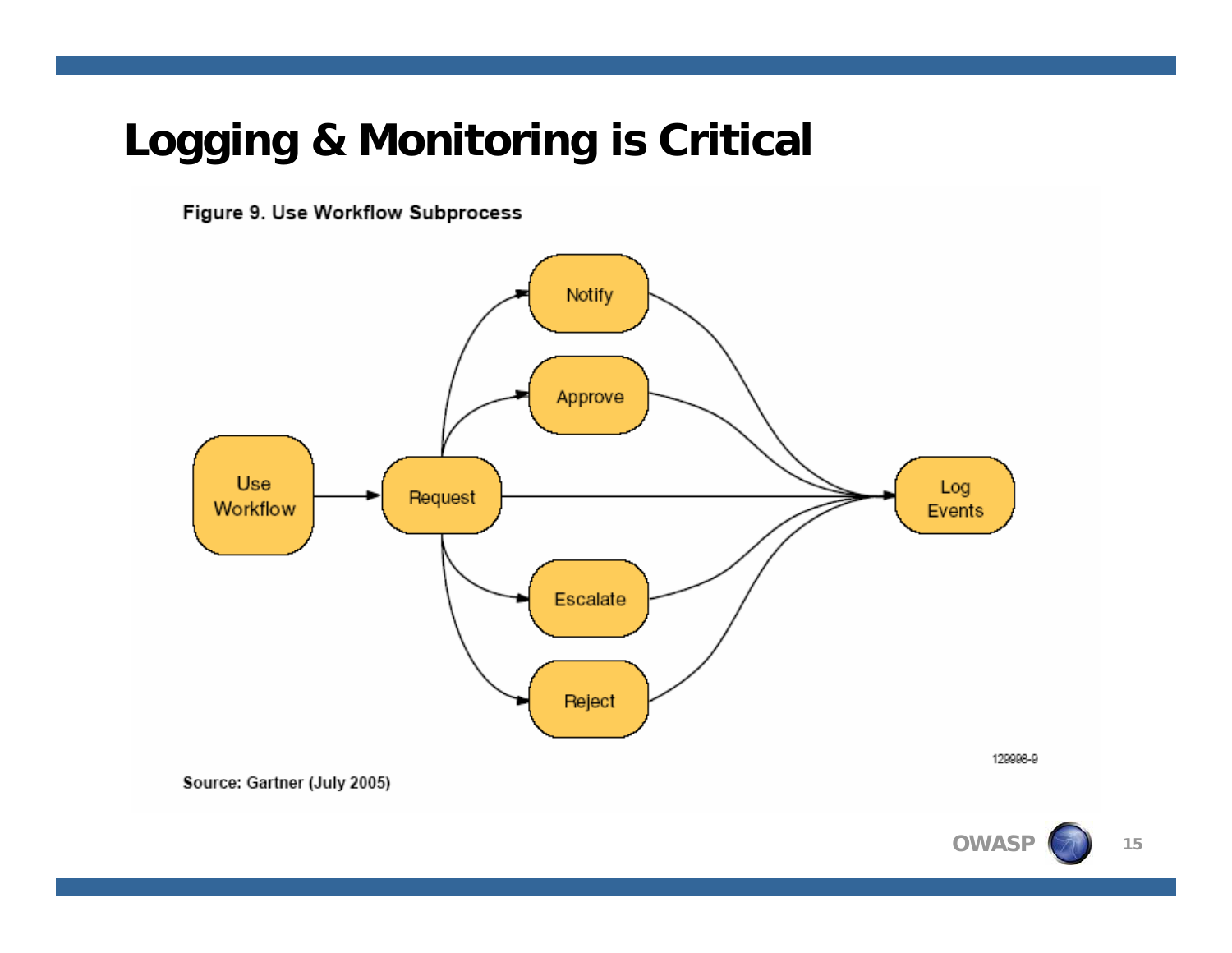Figure 12. Identity Modeling Process



129998-12

**16**

Source: Gartner (July 2005)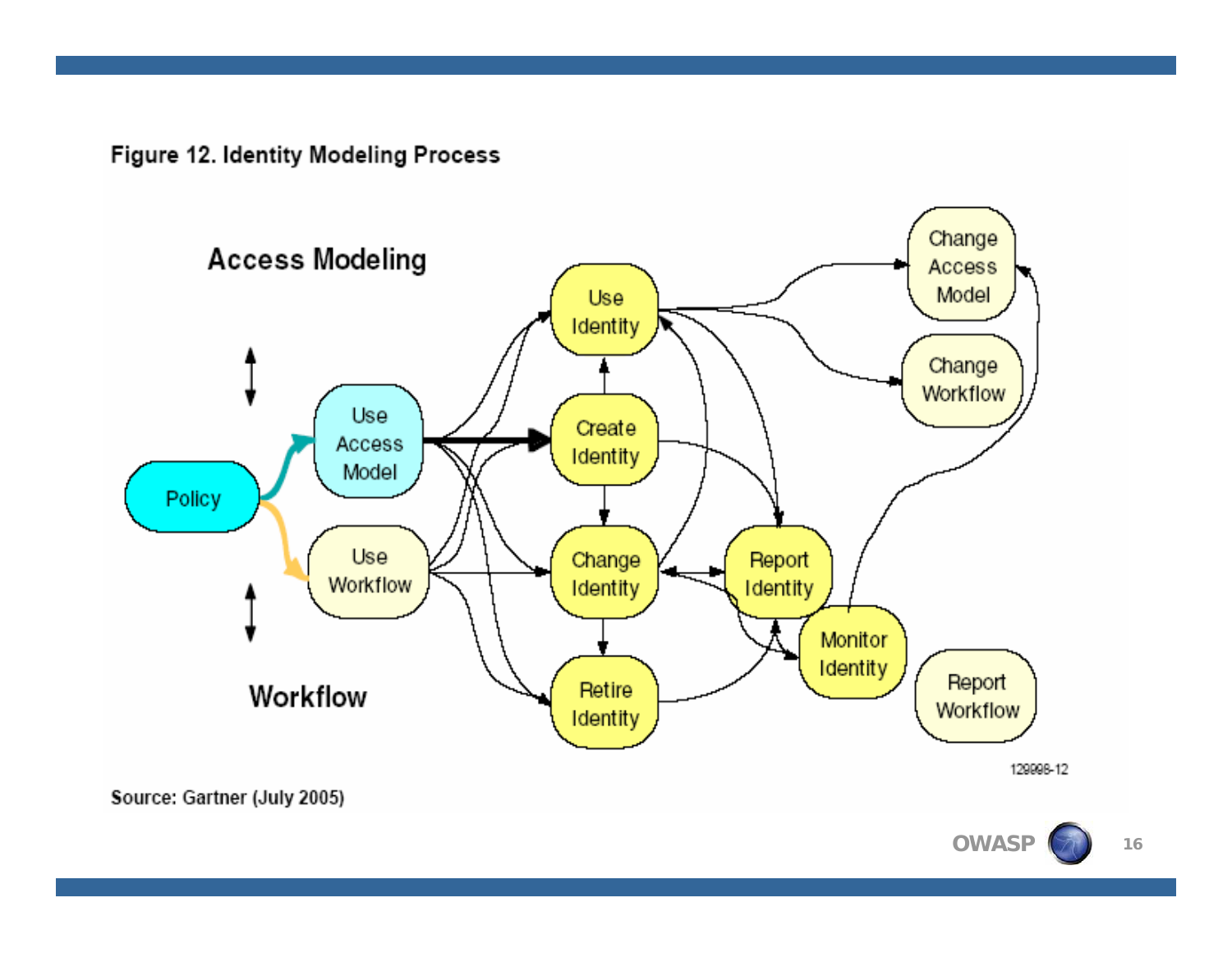#### Figure 19. IAM as a Process



129998-19

Source: Gartner (July 2005)

**OWASP**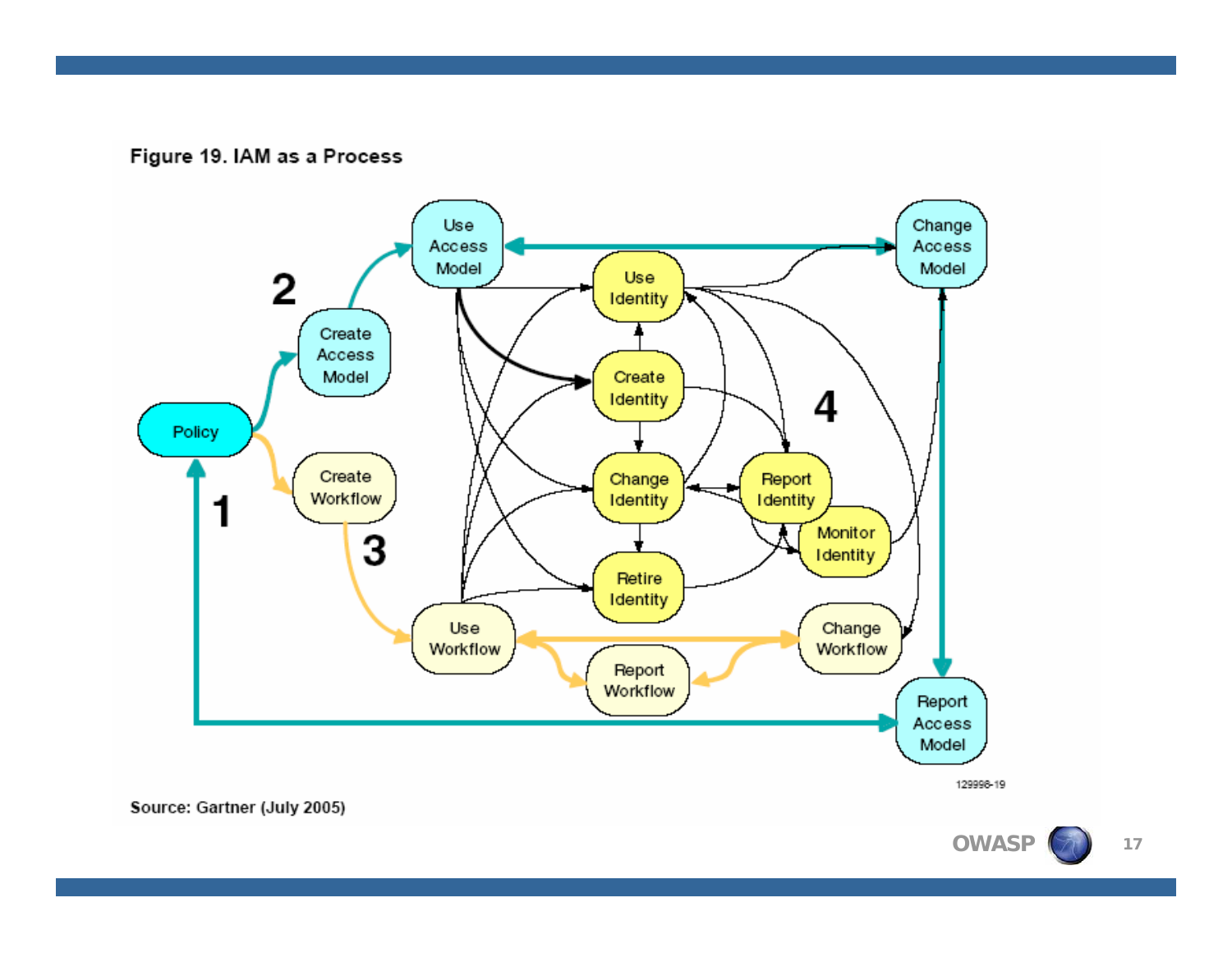# **Agenda**

- 1. Identity Management Overview
- 2. Concepts

### **3. Approach**

- 4. Example Scenarios
- 5. Product Demonstrations

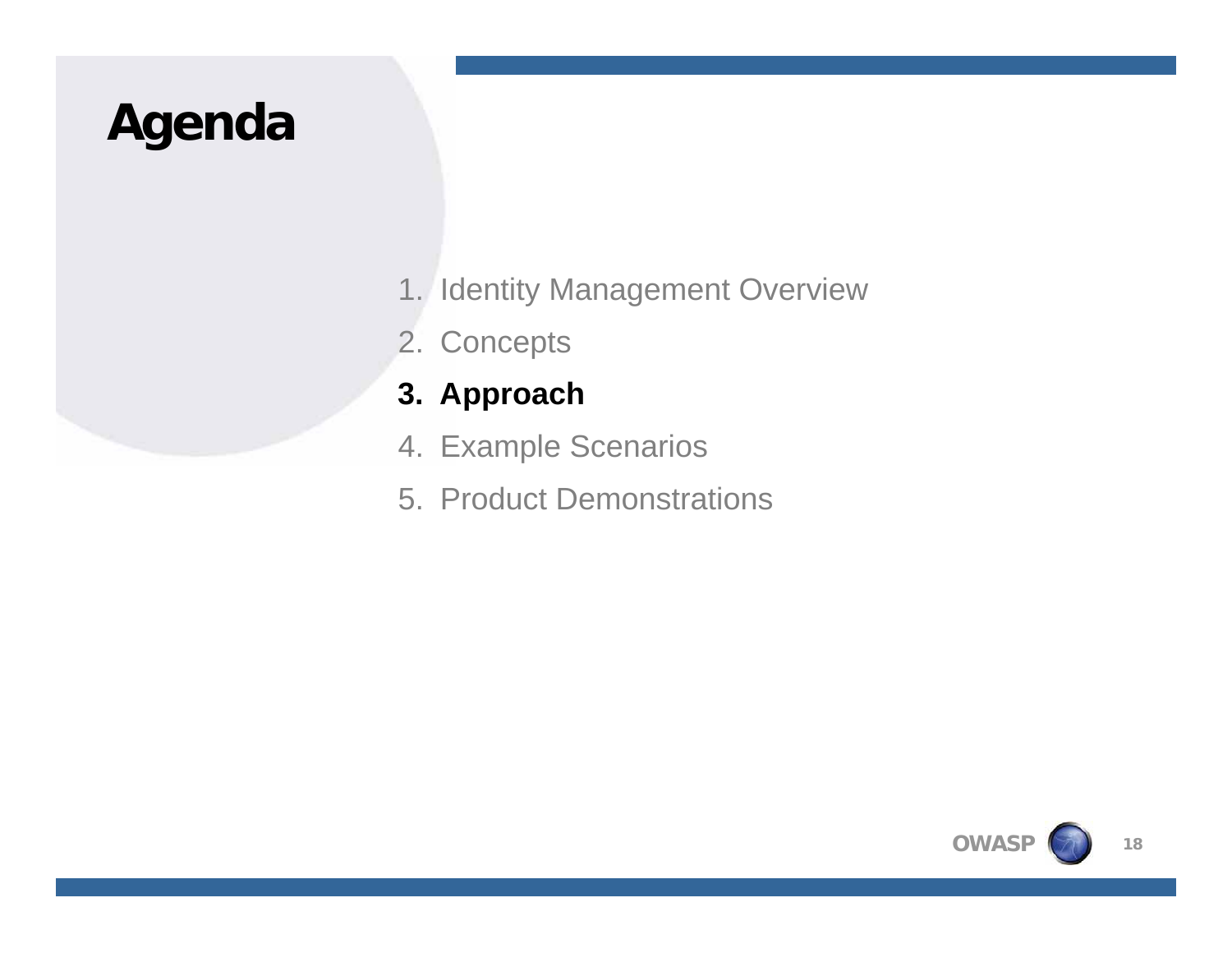# **Applying a Methodology**



The actual process will not be linear…

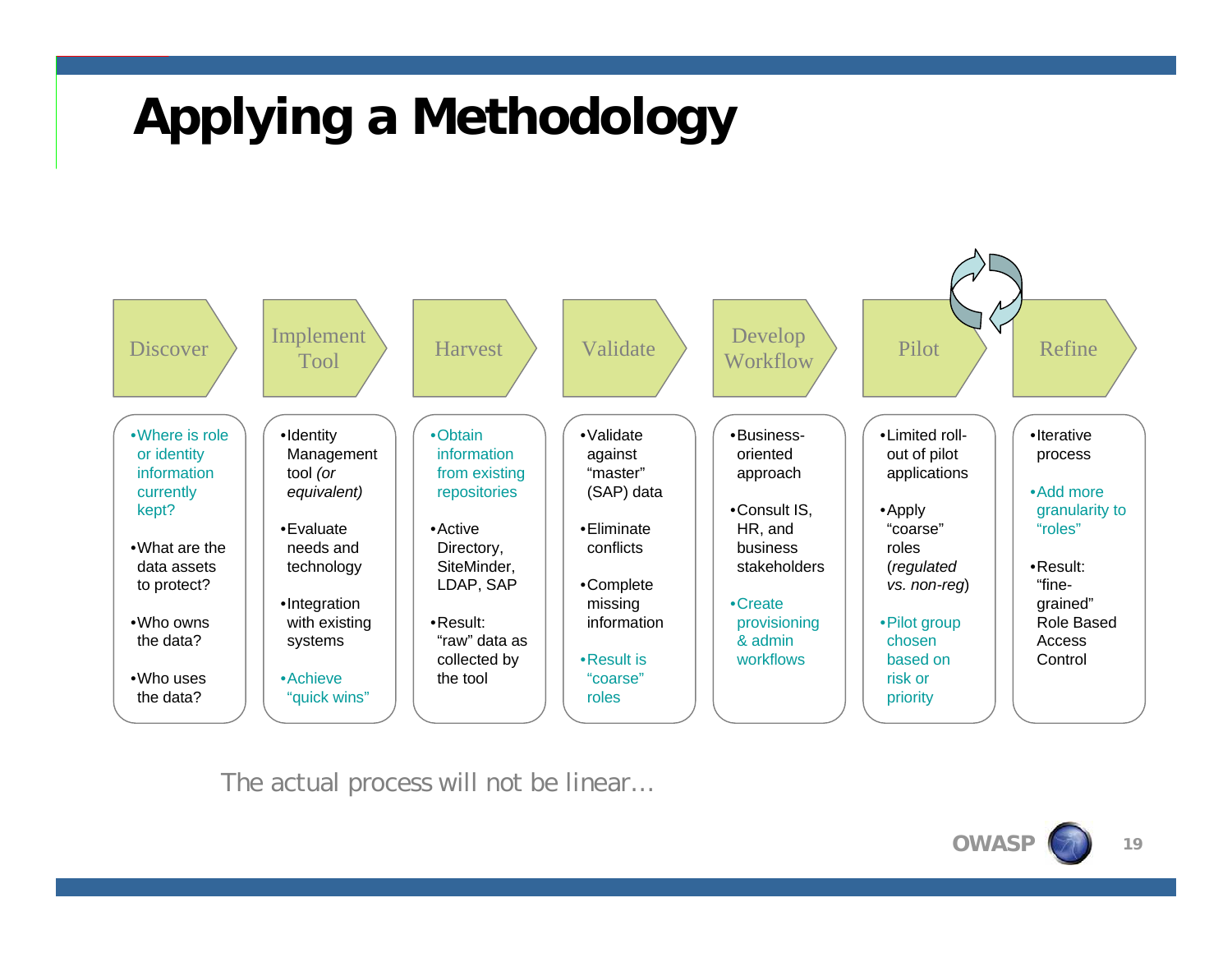# **Agenda**

- 1. Identity Management Overview
- 2. Concepts
- 3. Approach

### **4. Example Scenarios**

5. Product Demonstrations

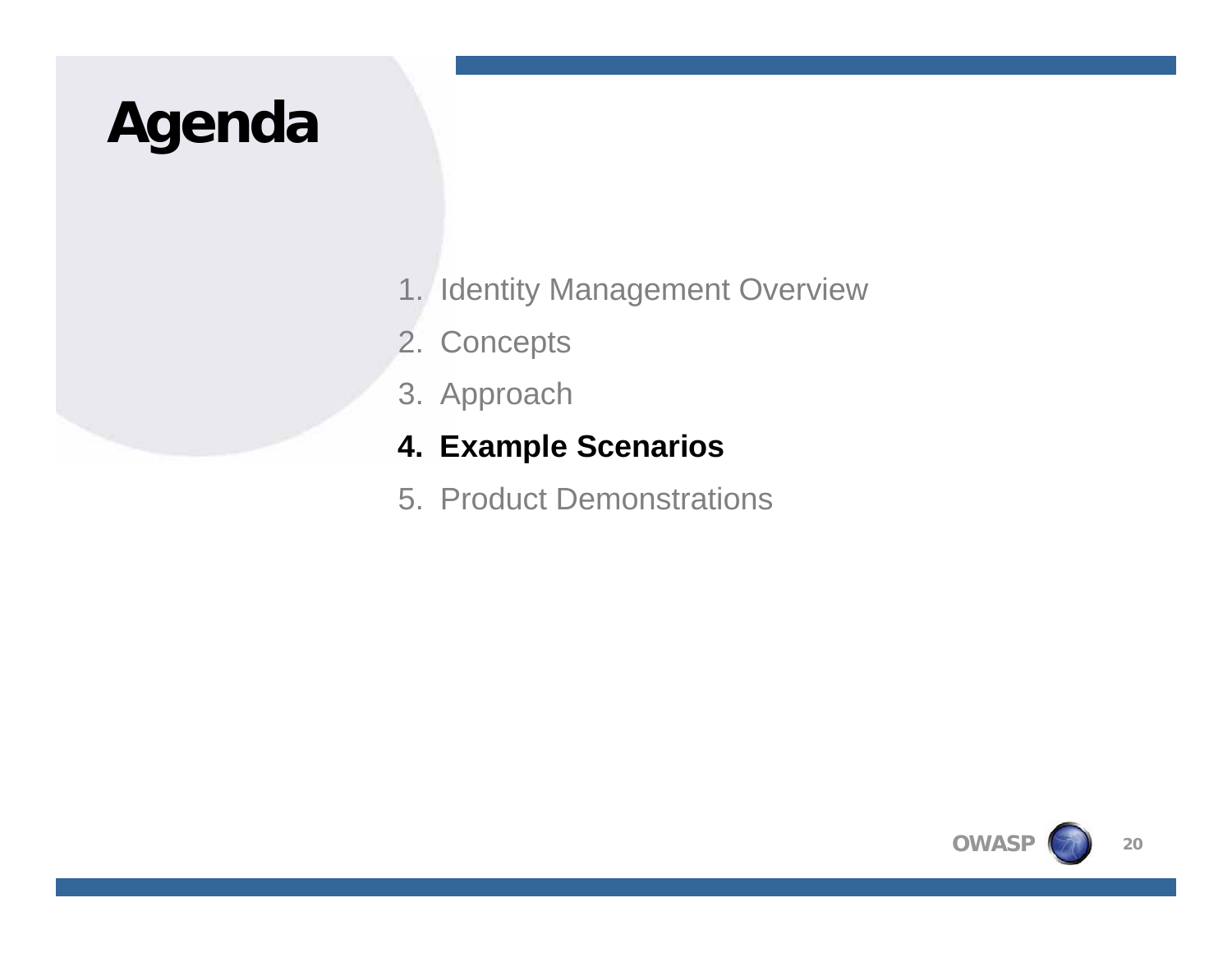# **Typical Environments**

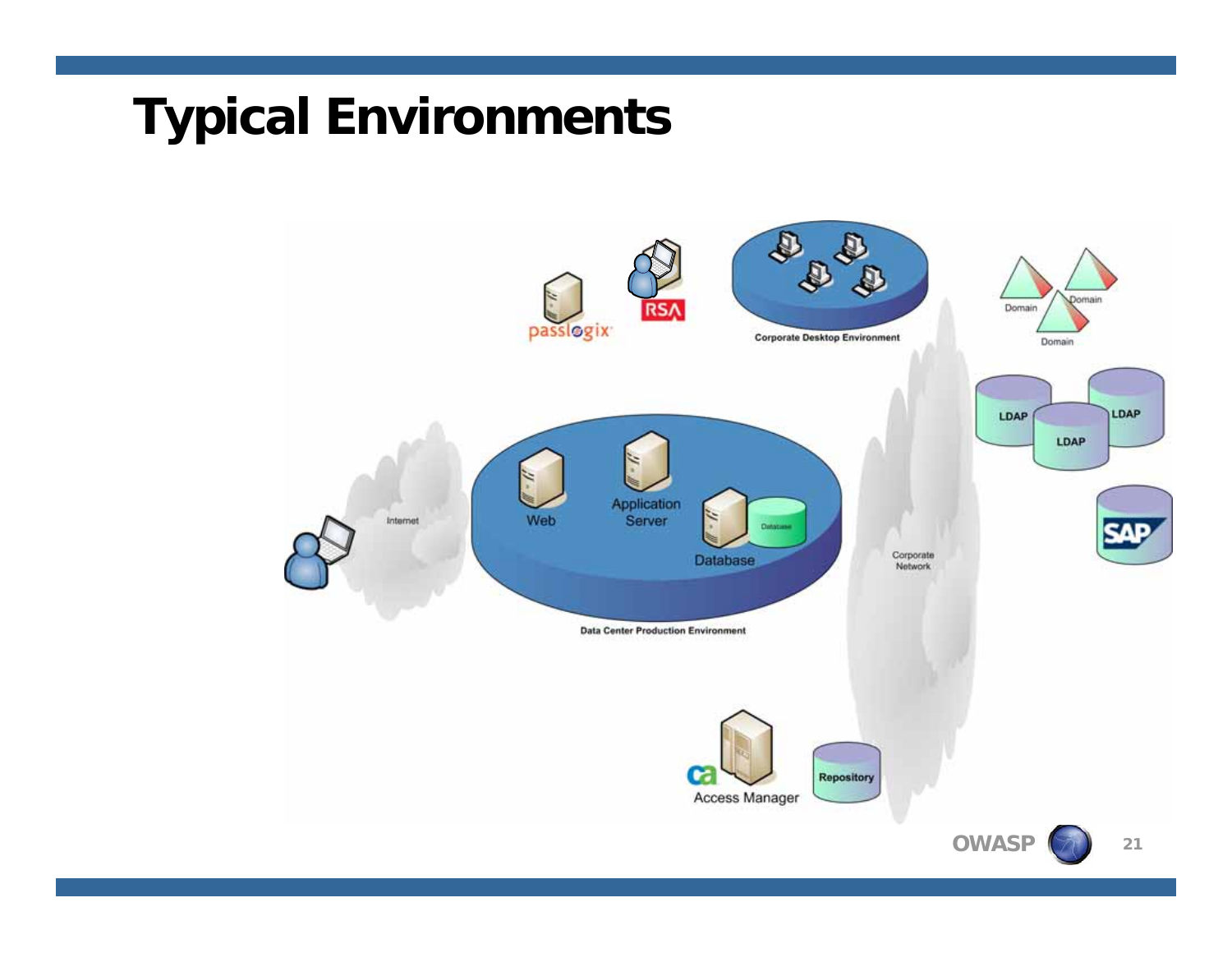# **Enterprise Single Sign-on**



**OWASP**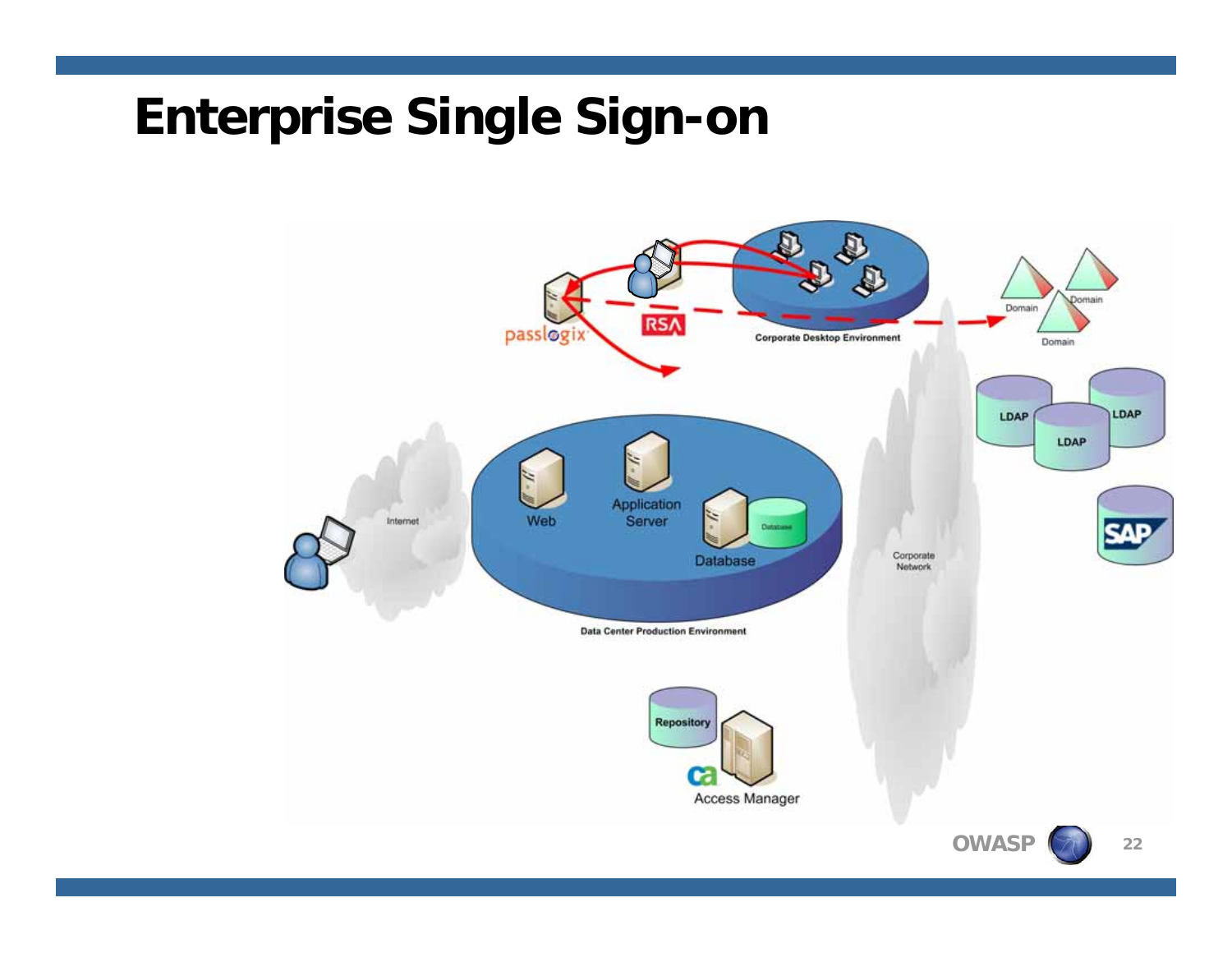## **Enterprise Single Sign-on with IdM**

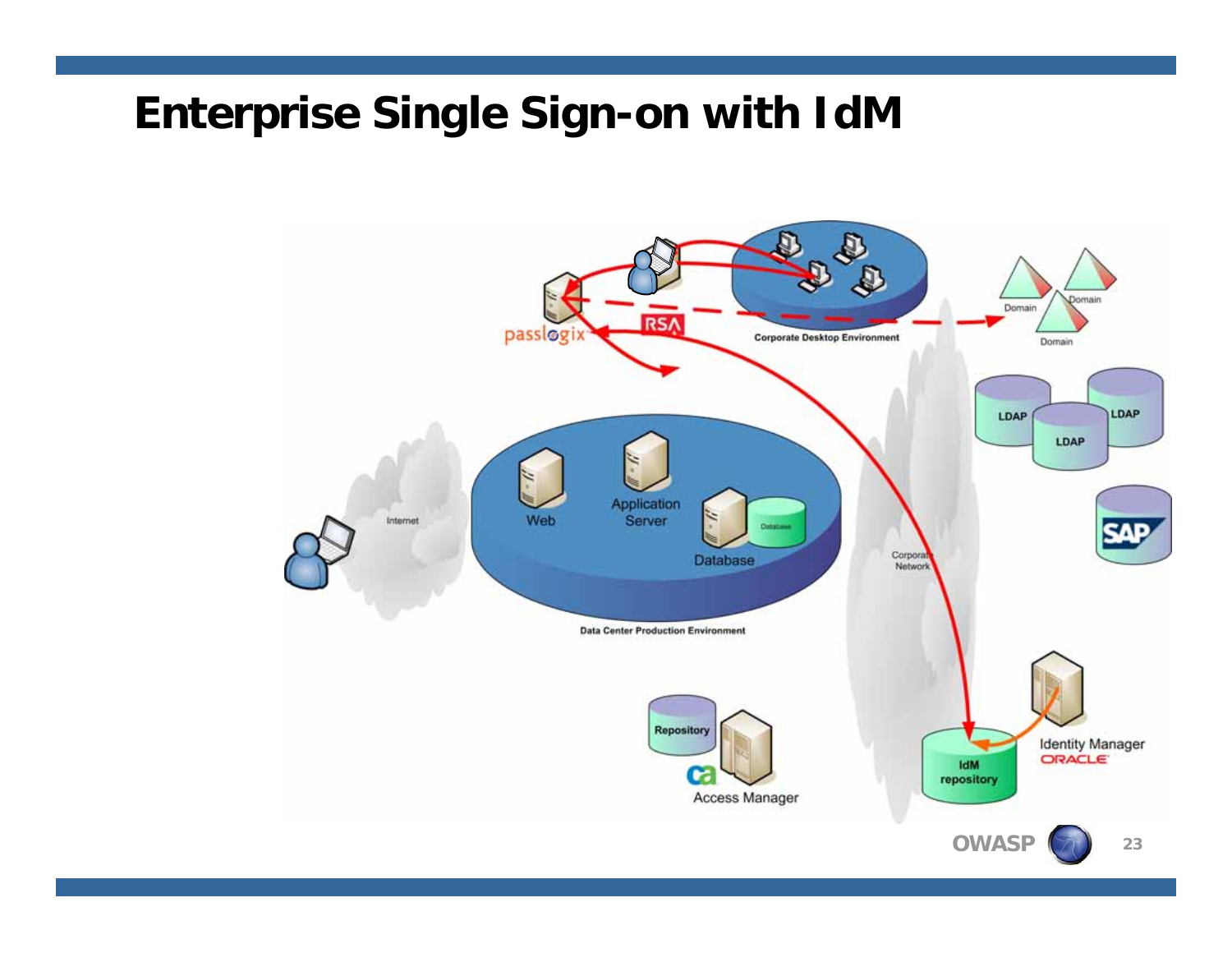## **Access Management**



**24**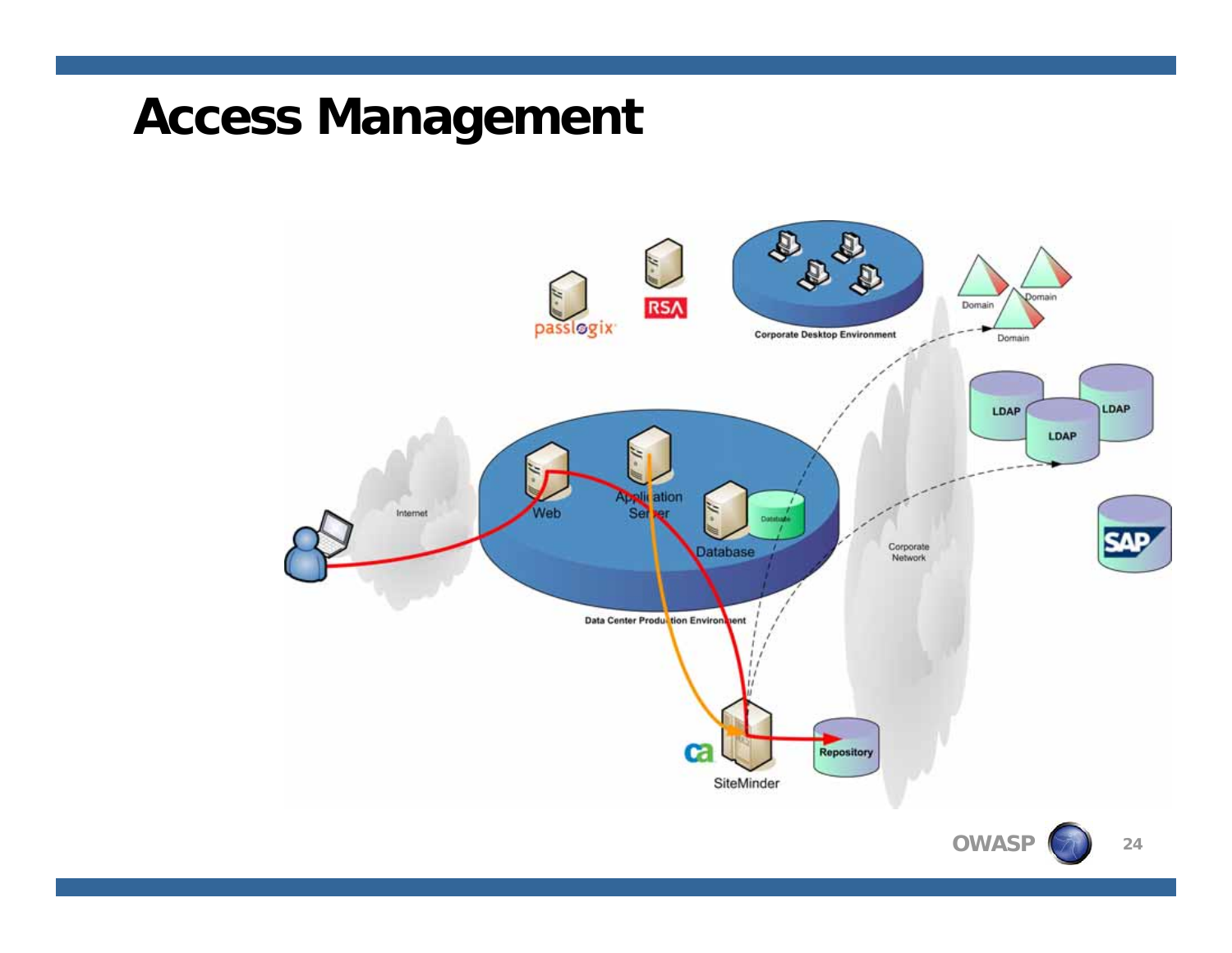## **Access Management with IdM**

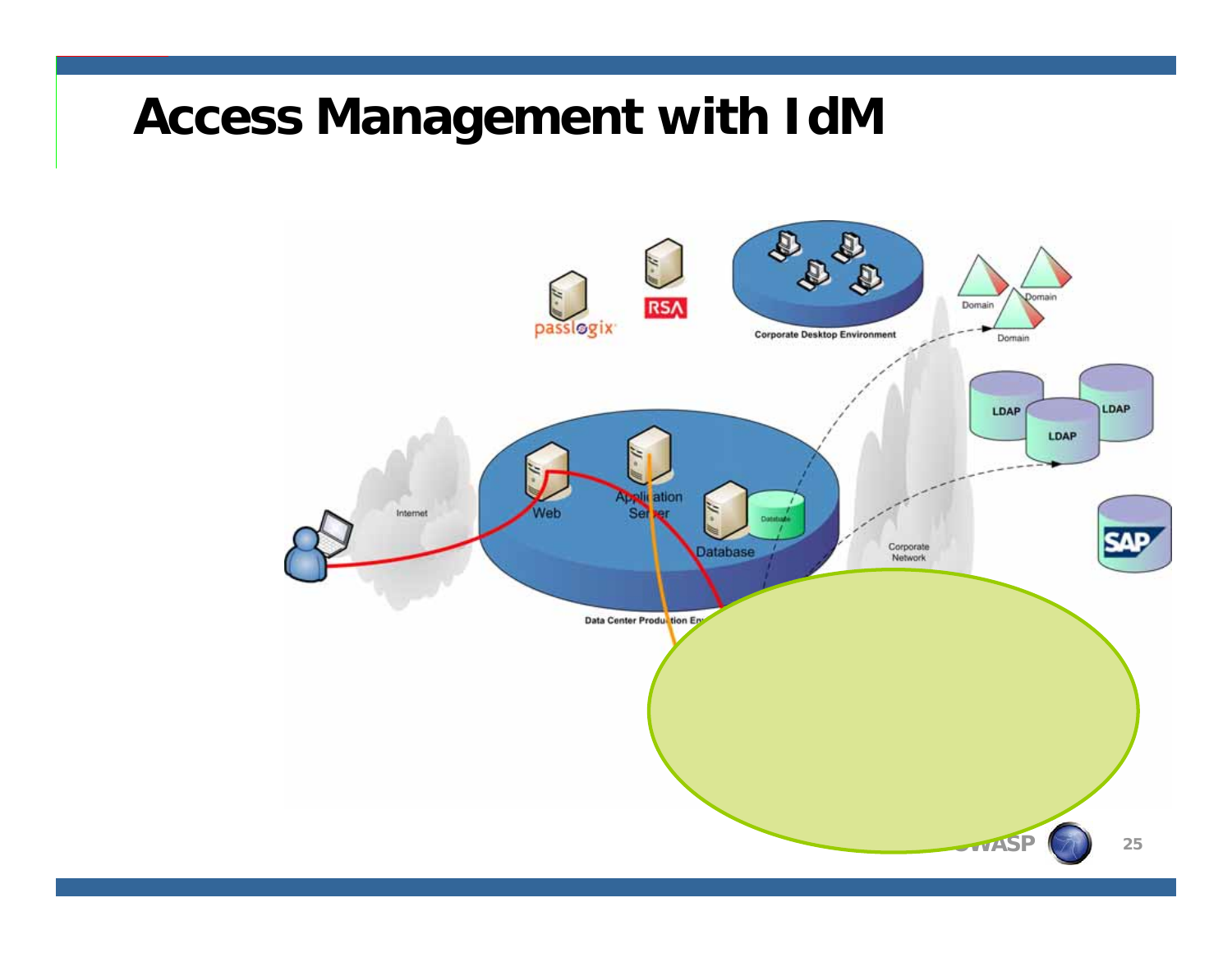# **Integrated Identity & Access Management**

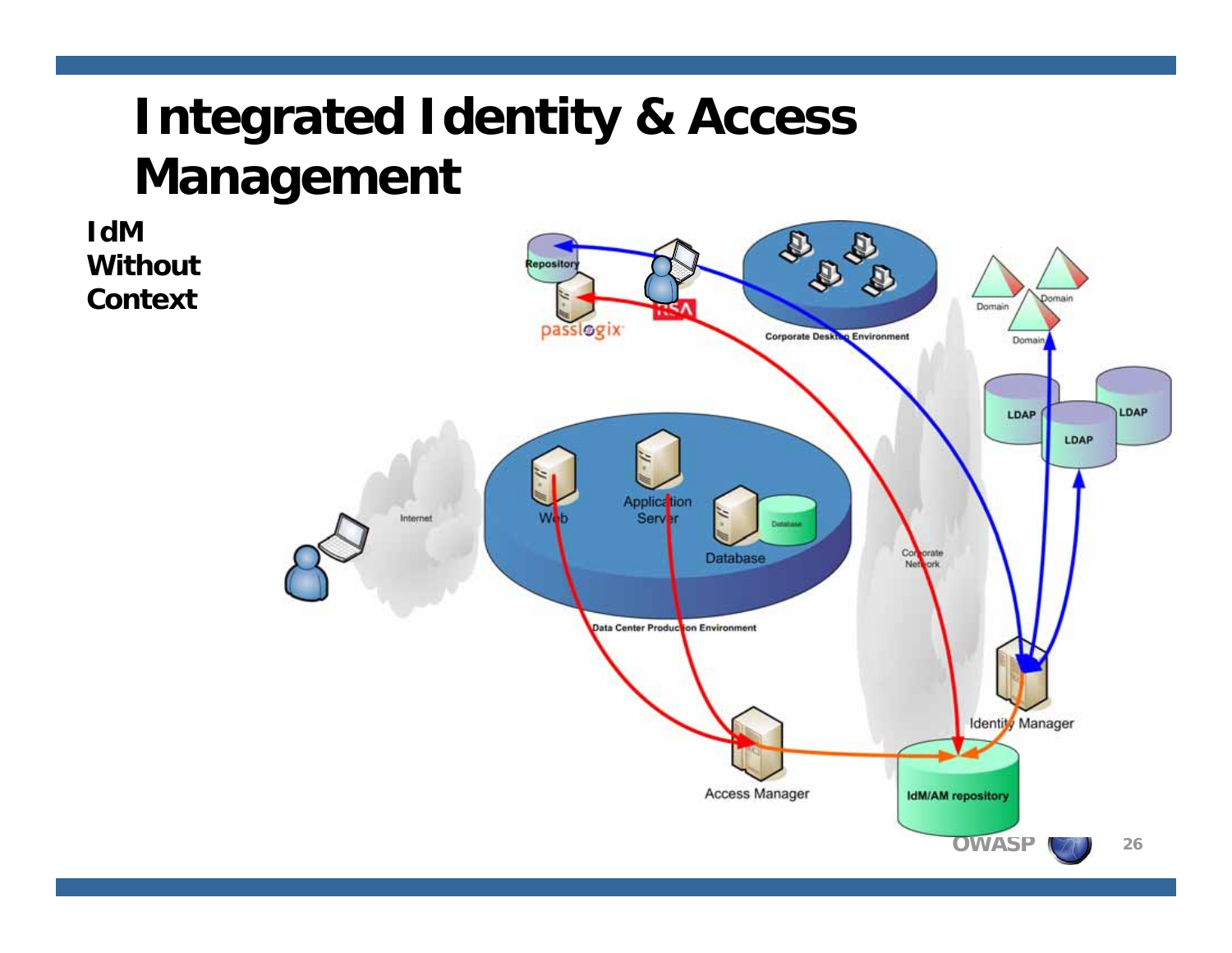## **SAML**

## **Primary concern is Complexity**

- ▶ Built by committee but so was IPSec
- ▶ Motivated backers
- ▶ Seasoned backers
- Synchronized clocks for validation
- **Multitude of Trust relationships** 
	- A trusted third party resolves this but not mandatory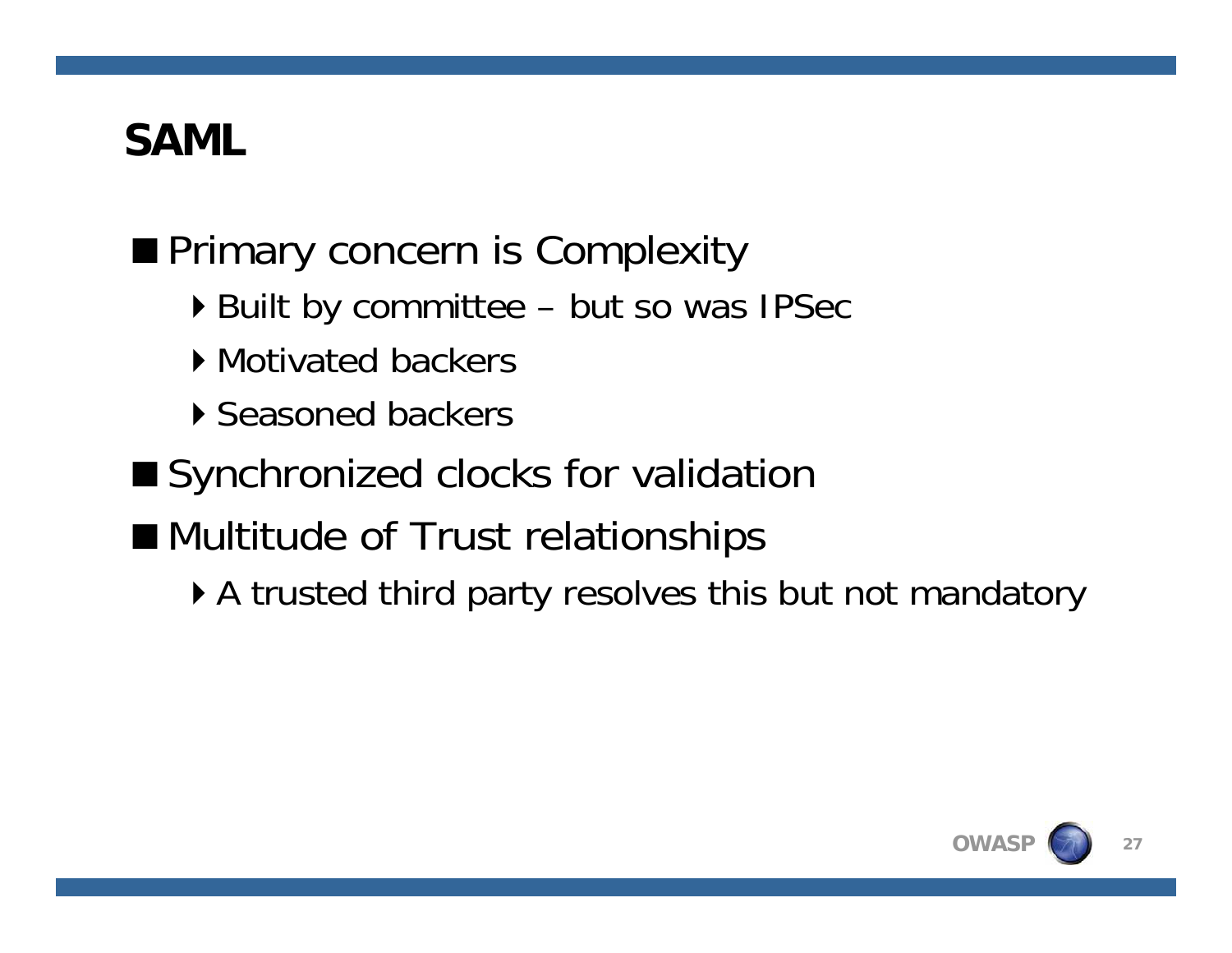### **SAML Data Flow**



Sun 2007http://developers.sun.com/identity/reference/techart/sso.html **OWASP**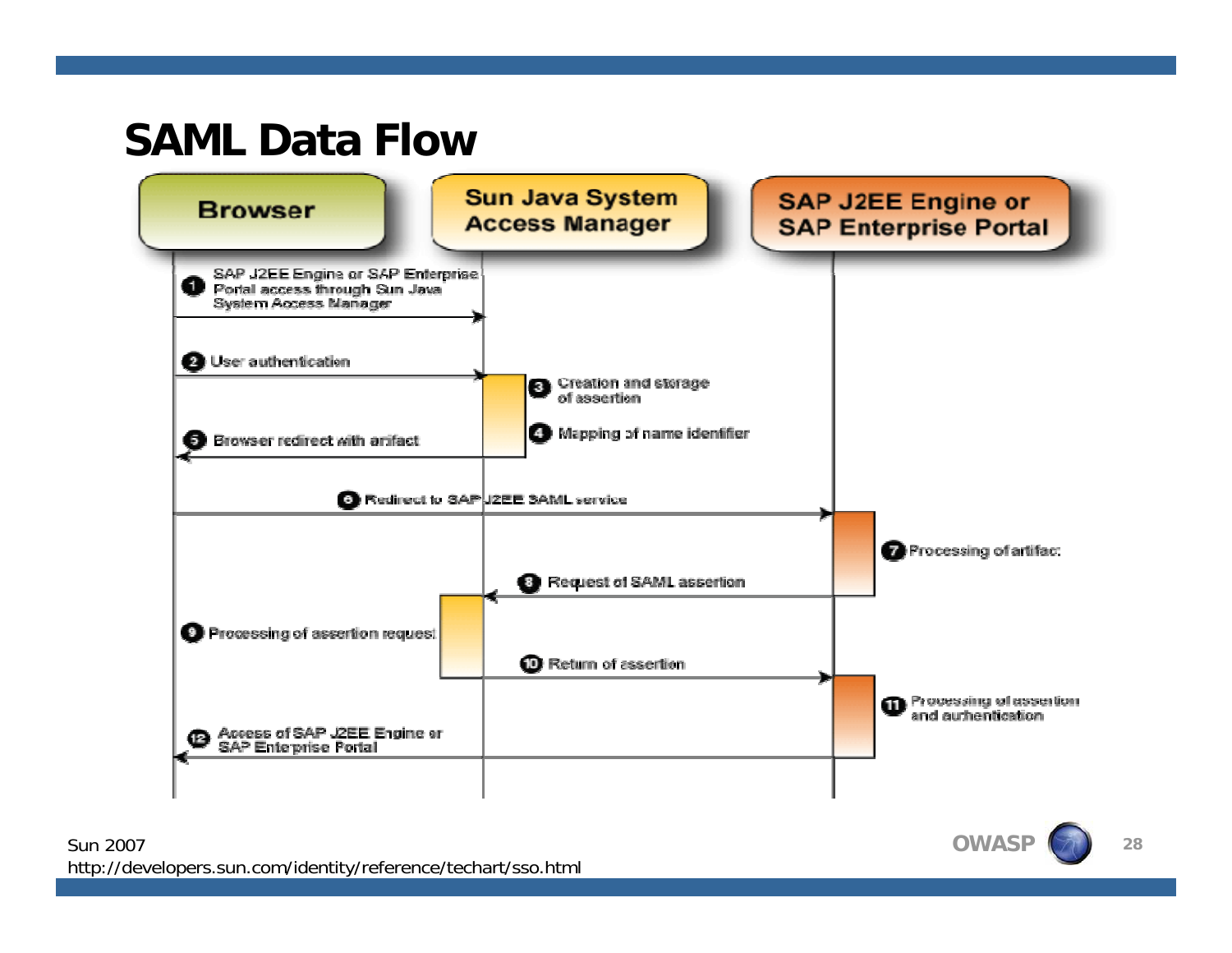## **Options - What are the Choices**

- Key Vendors in this area include (no ranking) …
	- $\triangleright$  Sun
	- ▶ Oracle
	- ▶ Computer Associates
	- ▶ BMC Software
	- **Novell**
	- ▶ Passlogix
	- ▶ Imprivata
	- ▶ RSA
	- ▶ Many others...
- Competitive Analysis is being prepared now
	- ▶ Criteria being defined...
		- **Federation**
		- Audit capability
		- Encryption capability
		- Workflow flexibility

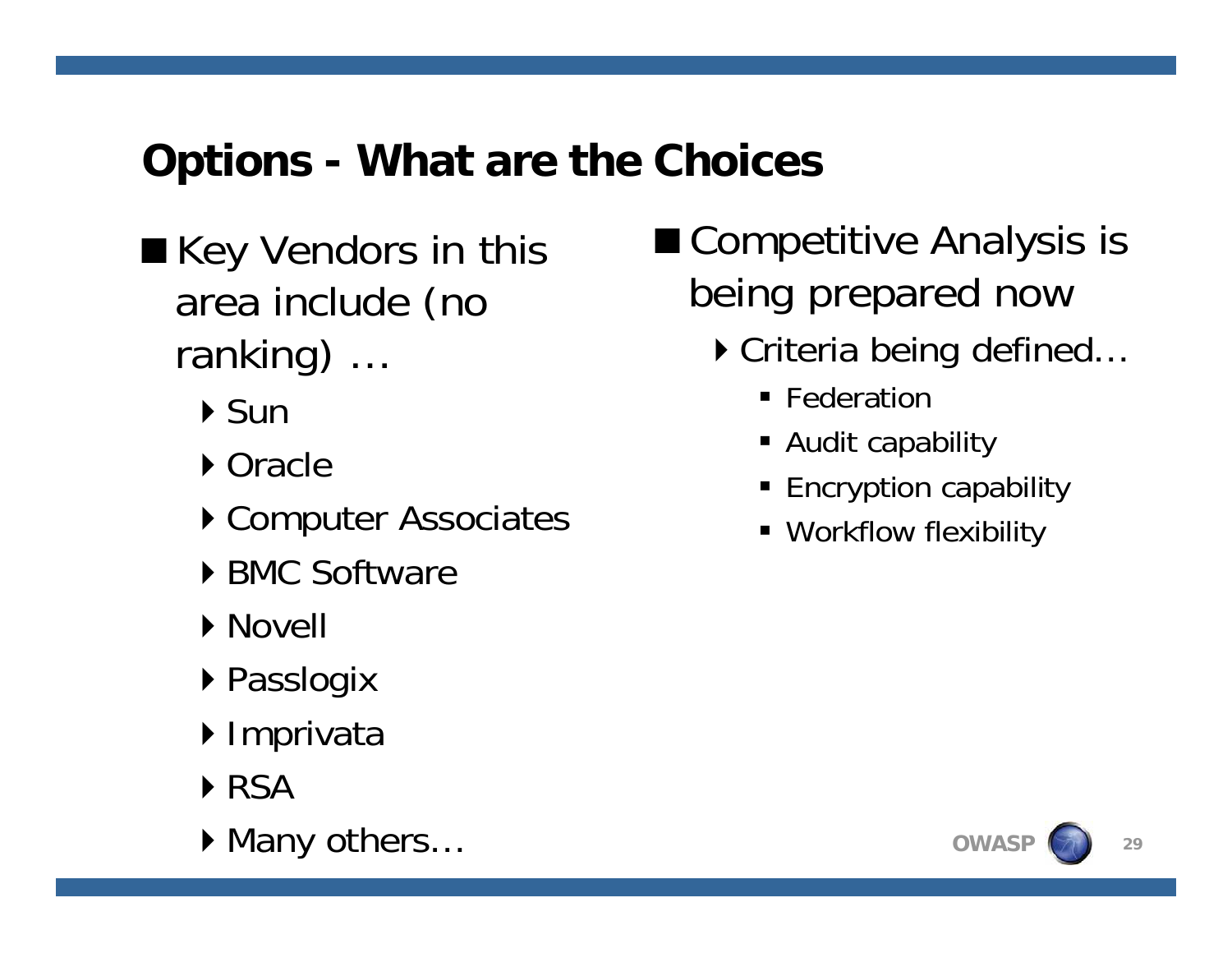# **Agenda**

- 1. Introductions and Objectives
- 2. Concepts
- 3. Approach to Identity & Access Management
- 4. Example Scenarios
- **5. Product Demonstration…hopefully…**

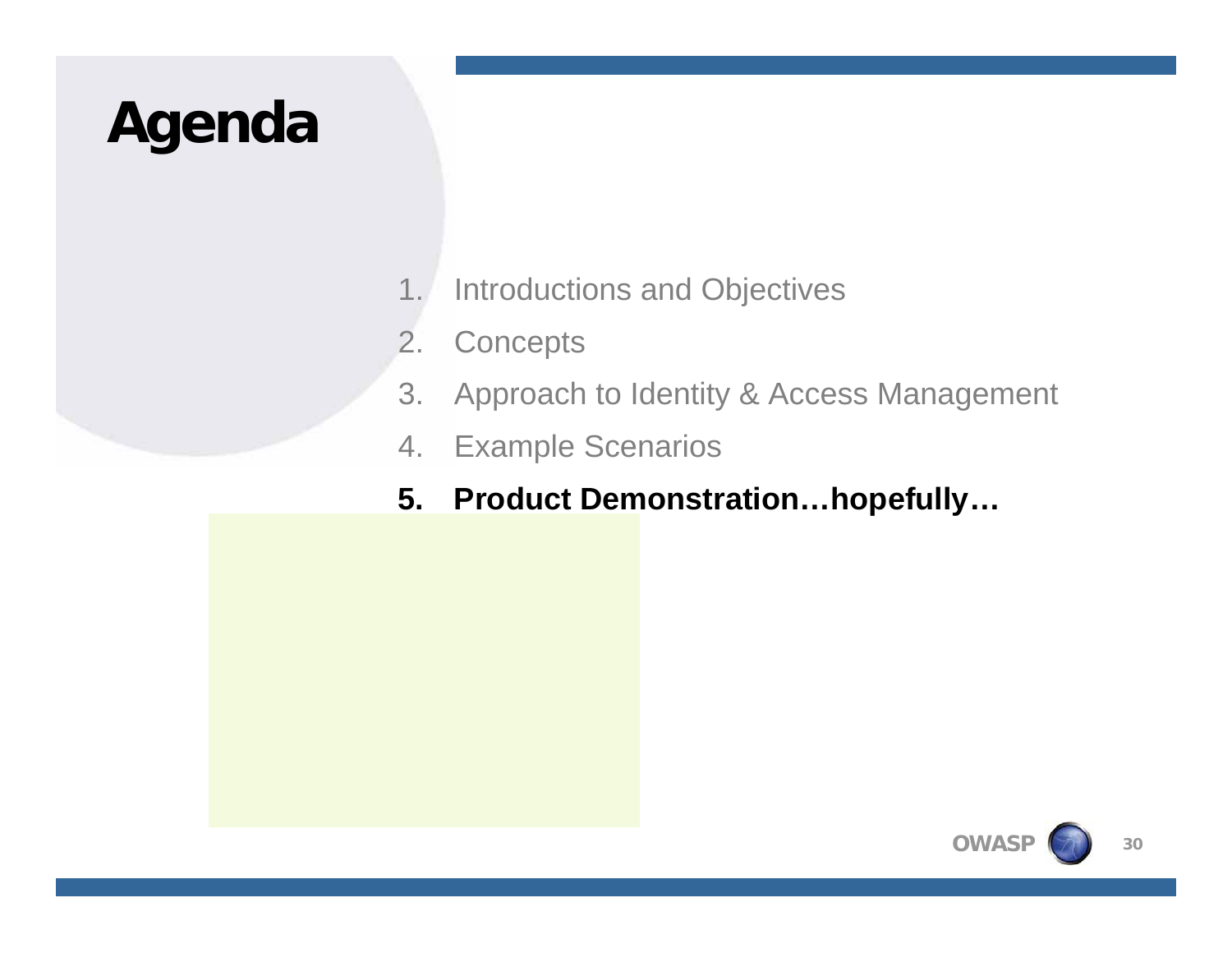## **Links as of June 1, 2007**

## $\blacksquare$  Sun

▶ http://www.sun.com/download/index.jsp?cat=Identit y%20Management&tab=3

## ■ Oracle

http://www.oracle.com/technology/products/id\_mgmt /index.html

## ■SXIP

- http://www.sxip.com
- http://identity20.com